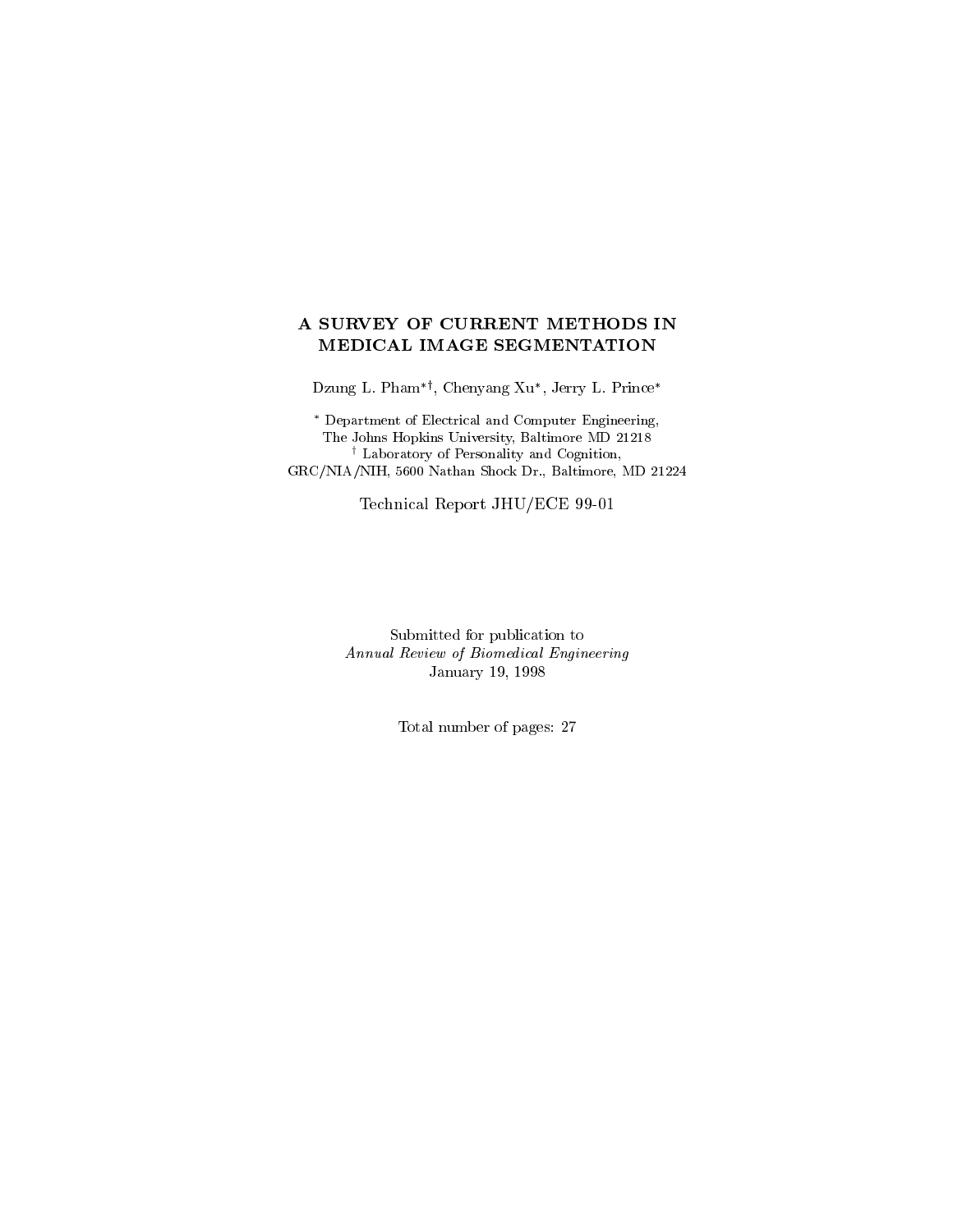# **A Survey of Current Methods in Medical Image Segmentation**

*Dzung L. Pham*y*, Chenyang Xu , Jerry L. Prince*

 Department of Electrical and Computer Engineering, The Johns Hopkins University 3400 N. Charles St. Baltimore, MD 21218

<sup>†</sup> Laboratory of Personality and Cognition, National Institute on Aging 5600 Nathan Shock Dr., Baltimore, MD 21224

KEYWORDS: medical imaging, image processing, classification, deformable models, magnetic resonance imaging

**ABSTRACT:** Image segmentation plays a crucial role in many medical imaging applications by automating or facilitating the delineation of anatomical structures and other regions of interest. We present herein a critical appraisal of the current status of semi-automated and automated methods for the segmentation of anatomical medical images. Current segmentation approaches are reviewed with an emphasis placed on revealing the advantages and disadvantages of these methods for medical imaging applications. The use of image segmentation in different imaging modalities is also described along with the difficulties encountered in each modality. We conclude with a discussion on the future of image segmentation methods in biomedical research.

# **1 Introduction**

Diagnostic imaging is an invaluable tool in medicine today. Magnetic resonance imaging (MRI), computed tomography (CT), digital mammography, and other imaging modalities provide an effective means for noninvasively mapping the anatomy of a subject. These technologies have greatly increased knowledge of normal and diseased anatomy for medical research and are a critical component in diagnosis and treatment planning.

With the increasing size and number of medical images, the use of computers in facilitating their processing and analysis has become necessary. In particular, computer algorithms for the delineation of anatomical structures and other regions of interest are a key component in assisting and automating specific radiological tasks. These algorithms, called *image segmentation* algorithms, play a vital role in numerous biomedical imaging applications such as the quantification of tissue volumes [98], diagnosis [176], localization of pathology [208], study of anatomical structure [198], treatment planning [90], partial volume correction of functional imaging data [128], and computerintegrated surgery [6, 61].

Methods for performing segmentations vary widely depending on the specific application, imaging modality, and other factors. For example, the segmentation of brain tissue has different requirements from the segmentation of the liver. General imaging artifacts such as noise, partial volume effects, and motion can also have significant consequences on the performance of segmentation algorithms. Furthermore, each imaging modality has its own idiosyncrasies with which to contend. There is currently no single segmentation method that yields acceptable results for every medical image. Methods do exist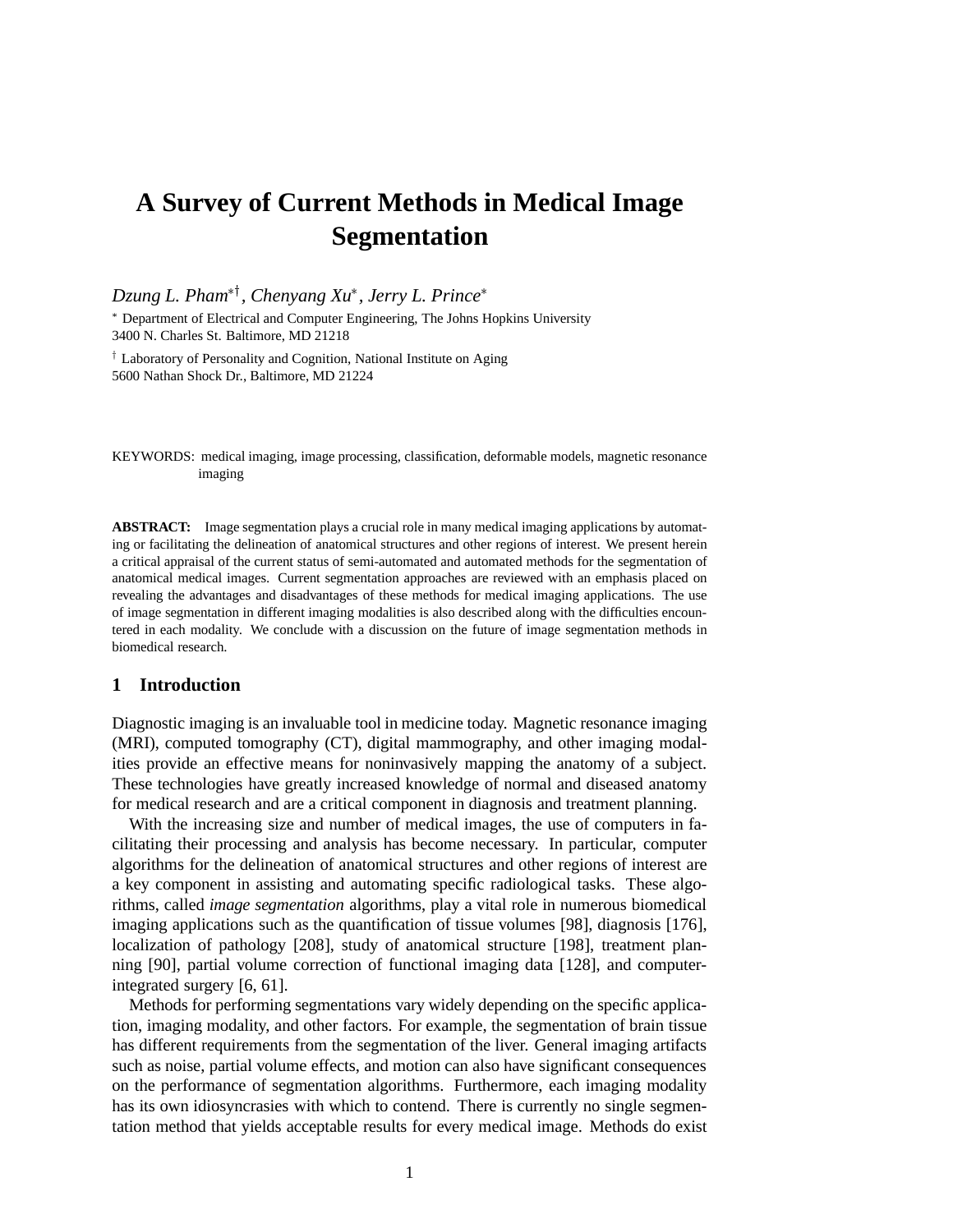that are more general and can be applied to a variety of data. However, methods that are specialized to particular applications can often achieve better performance by taking into account prior knowledge. Selection of an appropriate approach to a segmentation problem can therefore be a difficult dilemma.

This chapter provides an overview of current methods used for computer assisted or computer automated segmentation of anatomical medical images. Methods and applications that have appeared in the recent literature are briefly described. A full description of competing methods is beyond the scope of this chapter and the readers are referred to references for additional details. We focus instead on providing the reader an introduction to the different applications of segmentation in medical imaging and the various issues that must be confronted. Also, we refer only to the most commonly used radiological modalities for imaging anatomy: magnetic resonance imaging (MRI), X-ray computed tomography (CT), ultrasound, and X-ray projection radiography. Most of the concepts described, however, are applicable to other imaging modalities as well.

This chapter is organized as follows. In Section 2, common terminology and issues associated with the segmentation of medical images are defined and discussed. In Section 3, we briefly describe methodologies used in common segmentation approaches. In Section 4, we review the ways in which segmentation methods have recently been applied in different imaging modalities. Finally in Section 5, important issues relating to the future of medical image segmentation are discussed.

# **2 Background**

In this section we define terminology that will be used throughout and describe important issues in the segmentation of medical images.

## *2.1 Definitions*

An image is a collection of measurements in two-dimensional (2-D) or three-dimensional (3-D) space. In medical images, these measurements or *image intensities* can be radiation absorption in X-ray imaging, acoustic pressure in ultrasound, or RF signal amplitude in MRI. If a single measurement is made at each location in the image, then the image is called a *scalar* image. If more than one measurement is made (eg. dual-echo MRI), the image is called a vector or *multi-channel* image. Images may be acquired in the continuous domain such as on X-ray film, or in discrete space as in MRI. In 2-D discrete images, the location of each measurement is called a *pixel* and in 3-D images, it is called a *voxel*. For simplicity, we will often use the term "pixel" to refer to both the 2-D and 3-D cases.

Classically, image segmentation is defined as the partitioning of an image into nonoverlapping, constituent regions which are homogeneous with respect to some characteristic such as intensity or texture [66, 59, 132]. If the domain of the image is given by I, then the segmentation problem is to determine the sets  $S_k \subset I$  whose union is the entire image  $I$ . Thus, the sets that make up a segmentation must satisfy

$$
I = \bigcup_{k=1}^{K} S_k \tag{1}
$$

where  $S_k \bigcap S_j = \emptyset$  for  $k \neq j$ , and each  $S_k$  is connected. Ideally, a segmentation method finds those sets that correspond to distinct anatomical structures or regions of interest in the image.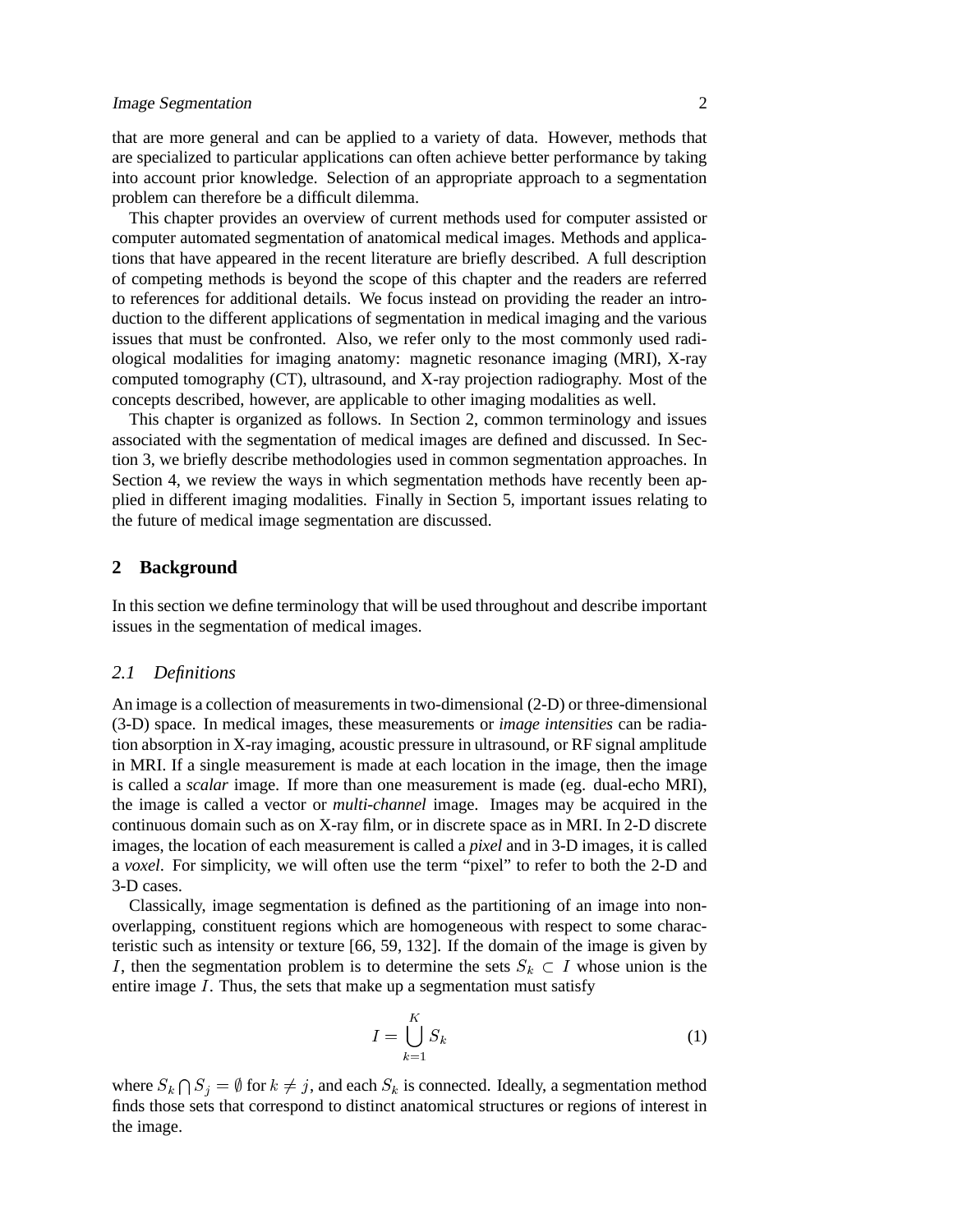When the constraint that regions be connected is removed, then determining the sets  $S_k$  is called *pixel classification* and the sets themselves are called *classes*. Pixel classification rather than classical segmentation is often a desirable goal in medical images, particularly when disconnected regions belonging to the same tissue class need to be identified. Determination of the total number of classes  $K$  in pixel classification can be a difficult problem [97]. Often, the value of  $K$  is assumed to be known based on prior knowledge of the anatomy being considered.

*Labeling* is the process of assigning a meaningful designation to each region or class and can be performed separately from segmentation. It maps the numerical index  $k$  of set  $S_k$ , to an anatomical designation. In medical imaging, the labels are often visually obvious and can be determined upon inspection by a physician or technician. Computer automated labeling is desirable when labels are not obvious and in automated processing systems. A typical situation involving labeling occurs in digital mammography where the image is segmented into distinct regions and the regions are subsequently labeled as being healthy tissue or tumorous.

Methods which delineate a structure or structures in an image, including both classical segmentation and pixel classification methods, are considered in this review. Although we do not discuss specific labeling methods, we will discuss several techniques that perform both segmentation and labeling simultaneously.

Two fields closely related to segmentation that we do not discuss here are feature detection and motion estimation. The distinction we make between segmentation and feature detection is that feature detection is concerned with determining the presence of some image property while segmentation generally assumes that the property is already present and attempts to precisely localize areas that possess the property. For example, edge detection methods can determine the location of edges in an image but without further processing, do not necessarily extract any region of interest. Motion estimation methods often consist of applying segmentation algorithms to time sequences of images. We consider this application of segmentation to be a separate branch of research and do not include it in this review.

## *2.2 Dimensionality*

Dimensionality refers to whether a segmentation method operates in a 2-D image domain or a 3-D image domain. Methods that rely solely on image intensities are independent of the image domain. However, certain methods such as deformable models, Markov random fields, and region growing (described in Section 3), incorporate spatial information and may therefore operate differently depending on the dimensionality of the image. Generally, 2-D methods are applied to 2-D images and 3-D methods are applied to 3-D images. In some cases, however, 2-D methods are applied sequentially to the slices of a 3-D image [7, 52, 103, 141]. This may arise because of practical reasons such as ease of implementation, lower computational complexity, and reduced memory requirements. In addition, certain structures are more easily defined along 2-D slices.

A unique situation that occurs in medical image segmentation is the delineation of regions on a non-Euclidean domain, such as in brain cortex parcellation [148, 156]. This is essentially segmentation on a *surface* of measurements. Because a surface is a 2-D object folded in 3-D space, segmentation on a surface can not be treated as a standard 2-D or 3-D problem. The modeling of spatial characteristics along a surface is much more difficult than in a standard imaging plane because of the irregular sampling used by mesh representations and because of the need to compute geodesics [89]. This is an emerging area of research and preliminary results have shown great promise.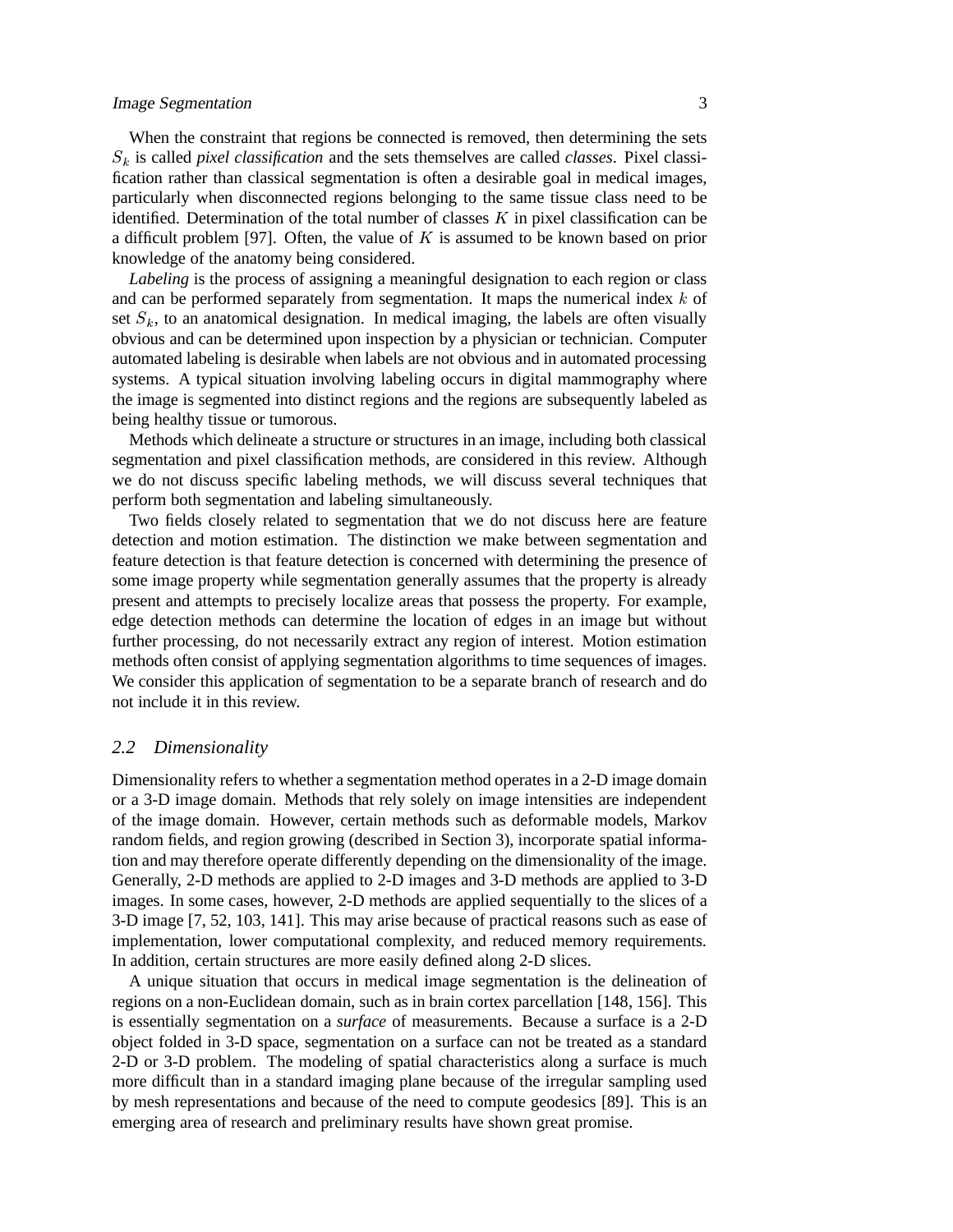

Figure 1: Illustration of partial volume effect: (a) Ideal image, (b) acquired image.

### *2.3 Soft segmentation and partial volume effects*

Segmentations that allow regions or classes to overlap are called *soft segmentations*. Soft segmentations are important in medical imaging because of *partial volume effects*, where multiple tissues contribute to a single pixel or voxel resulting in a blurring of intensity across boundaries. Figure 1 illustrates how the sampling process can result in partial volume effects, leading to ambiguities in structural definitions. In Figure 1b, it is difficult to precisely determine the boundaries of the two objects. A *hard segmentation* forces a decision of whether a pixel is inside or outside the object. Soft segmentations on the other hand, retain more information from the original image by allowing for uncertainty in the location of object boundaries. Note that the point spread function of an imaging device can be larger than the spatial extent of a single pixel or voxel. Thus, partial volume effects can cause boundaries to be blurred across significant portions of an image.

In pixel classification methods, the notion of a soft segmentation stems from the generalization of a set *characteristic function*. A characteristic function is simply an indicator function of where a pixel is inside or outside its corresponding set. For a location  $j \in I$ , the characteristic function  $\chi_k(j)$  of the set  $S_k$  is defined to be

$$
\chi_k(j) = \begin{cases} 1 & \text{if } j \in S_k \\ 0 & \text{otherwise} \end{cases}
$$
 (2)

Characteristic functions can be generalized to *membership functions* [205] which need not be binary valued. Membership functions  $m_k(j)$  satisfy the following constraints:

$$
0 \le m_k(j) \le 1, \text{ for all } k, j \tag{3}
$$

$$
\sum_{k=1}^{K} m_k(j) = 1, \text{ for all } j \tag{4}
$$

The value of a membership function  $m_k(j)$  can be interpreted as the contribution of class  $k$  to location  $j$ . Thus, wherever membership values are greater than zero for two or more classes, those classes are overlapping. Conversely, if the membership function is unity for some value of  $j$  and k, then class k is the only contributing class at location  $j$ . Membership functions can be derived using fuzzy clustering and classifier algorithms [140, 71], statistical algorithms in which case the membership functions are probability functions [106, 197], or they can be computed as estimates of partial volume fractions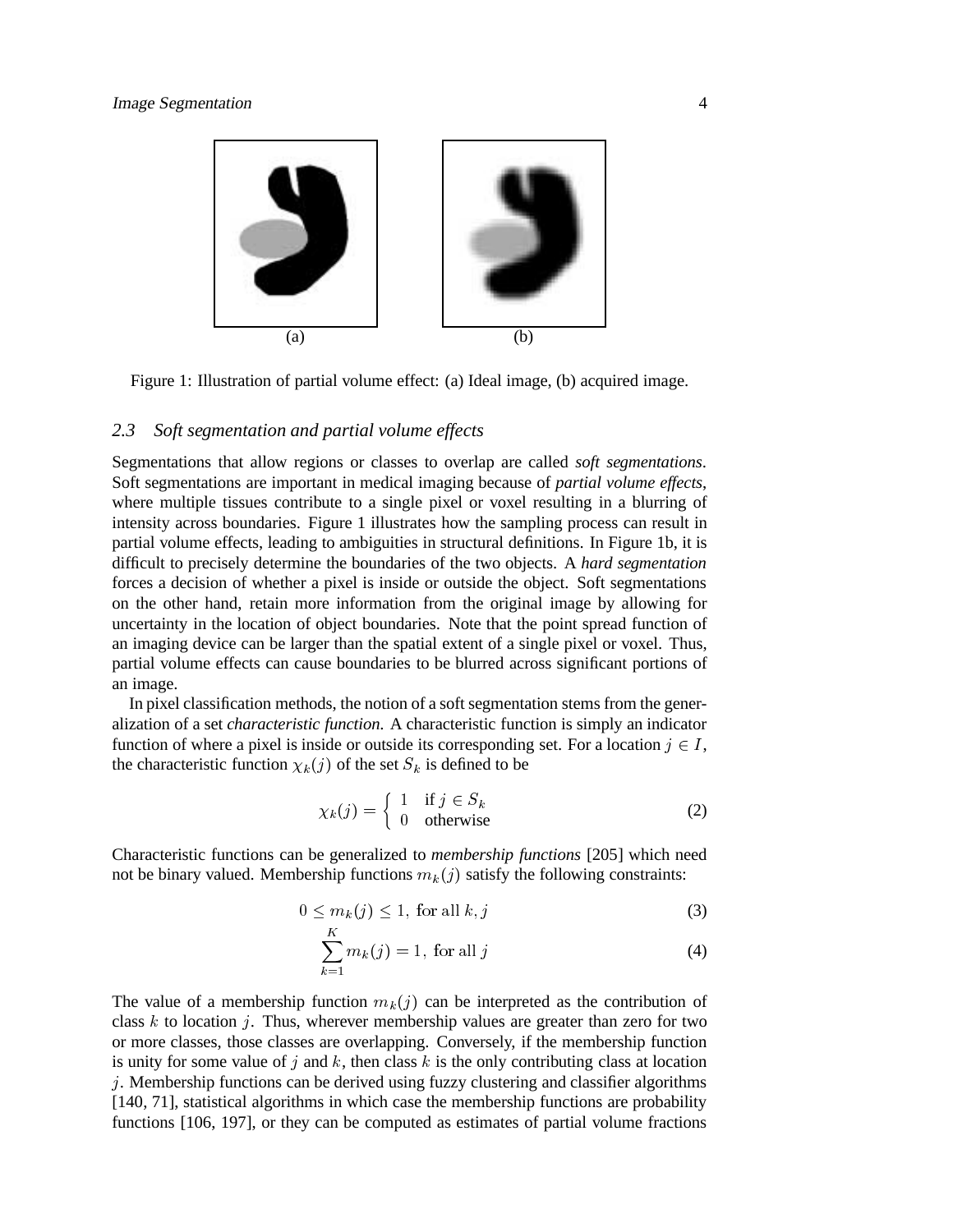[24]. Soft segmentations based on membership functions can be easily converted to hard segmentations by assigning a pixel to its class with the highest membership value.

## *2.4 Continuous or discrete segmentations*

Nearly all medical images used for image segmentation are represented as discrete samples on a uniform grid. Segmentation methods typically operate on the same discrete grid as the image. However, certain methods such as deformable models (see Section 3.7) are capable of operating in the continuous spatial domain, thereby providing the potential for subpixel accuracy in delineating structures. Subpixel accuracy is desirable particularly when the resolution of the image is on the same order of magnitude as the structure of interest.

Segmentation on the continuous domain is not equivalent to partial volume estimation or other soft segmentation methods. Partial volume estimation methods merely provide the fraction of a structure which is present in a voxel. This may be sufficient for quantification purposes but not in situations where precise localization is required, such as for tumors in surgical or radiotherapy planning. Continuous segmentation methods actually reconstruct how a structure passes through a voxel. Although continuous segmentation methods have subpixel or subvoxel resolution, their precision and accuracy are still dependent on the resolution of the original data. Furthermore, this level of precision can be difficult to validate on real data.

## *2.5 Interaction*

The tradeoff between manual interaction and performance is an important consideration in any segmentation application. Manual interaction can improve accuracy by incorporating prior knowledge of an operator. However, for large population studies, this can be laborious and time consuming.

The type of interaction required by segmentation methods can range from completely manual delineation of an anatomical structure, to the selection of a seed point for a region growing algorithm (see Section 3.2). The differences in these types of interaction are the amount of time and effort required, as well as the amount of training required by an operator. Methods that rely on manual interaction can also be vulnerable to reliability issues. However, even "automated" segmentation methods typically require some interaction for specifying initial parameters that can significantly affect performance.

## *2.6 Validation*

In order to quantify the performance of a segmentation method, validation experiments are necessary. Validation is typically performed using one of two different types of truth models. The most straightforward approach to validation is by comparing the automated segmentations with manually obtained segmentations (cf. [199, 186]). This approach, besides suffering from the drawbacks outlined in the previous section, does not guarantee a perfect truth model since an operator's performance can also be flawed. The other common approach to validating segmentation methods is through the use of physical phantoms [102] or computational phantoms [36]. Physical phantoms provide an accurate depiction of the image acquisition process but typically do not present a realistic representation of anatomy. Computational phantoms can be more realistic in this latter regard, but simulate the image acquisition process using only simplified models.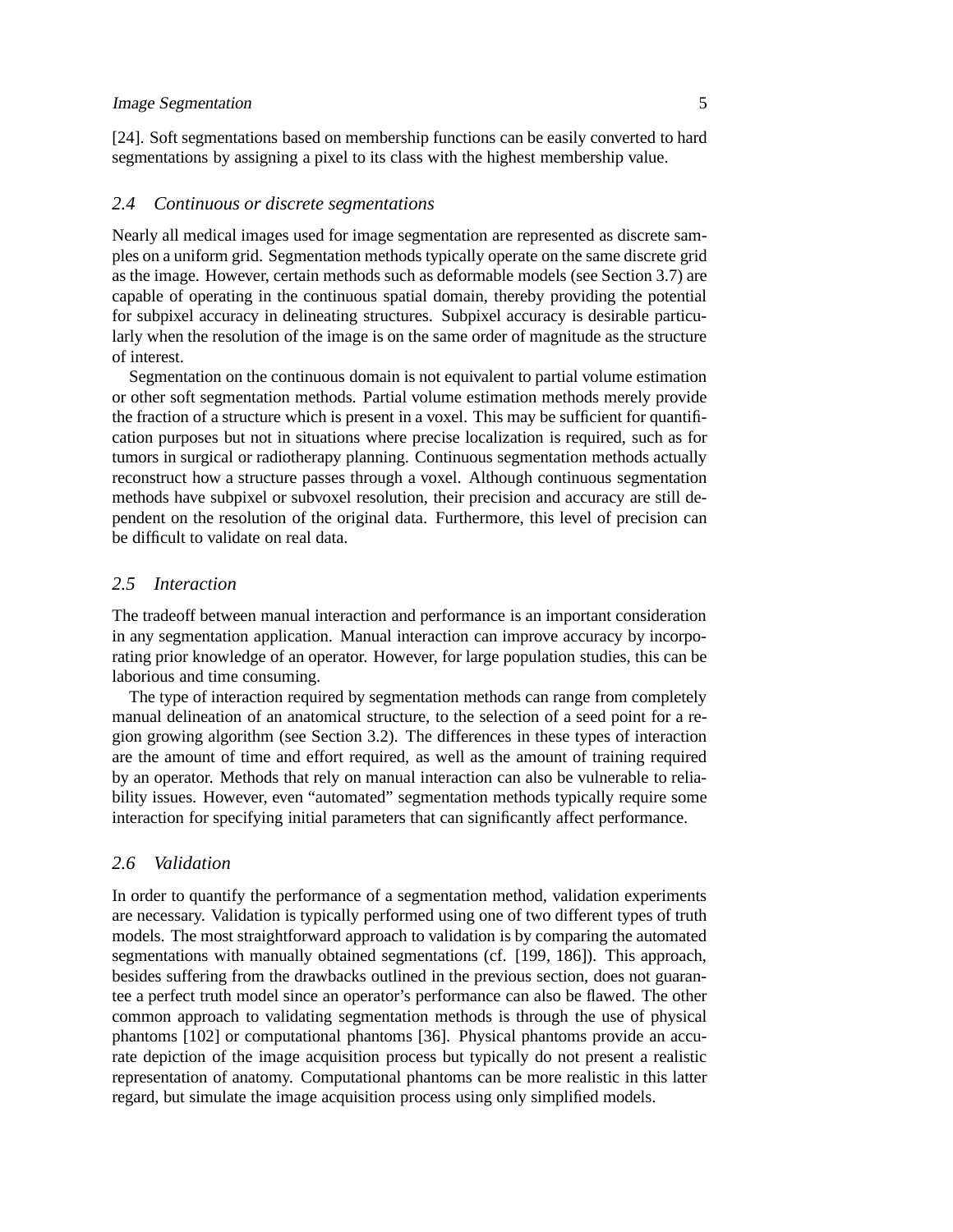Once a truth model is available, a figure of merit must be defined for quantifying accuracy or precision (cf. [20]). The choice of the figure of merit is dependent on the application and can be based on region information such as the number of pixels misclassified, or boundary information such as distance to the true boundary. A survey on this topic is provided in [206].

# **3 Methods**

In this section, we briefly describe several common approaches that have appeared in the recent literature on medical image segmentation. We define each method, provide an overview of how the method is implemented, and discuss its advantages and disadvantages. Although each technique is described separately, multiple techniques are often used in conjunction with one another for solving different segmentation problems.

We divide segmentation methods into eight categories: (1) thresholding approaches, (2) region growing approaches, (3) classifiers, (4) clustering approaches, (5) Markov random field models, (6) artificial neural networks, (7) deformable models, and (8) atlasguided approaches. Other notable methods that do not belong to any of these categories are described at the end of this section. Of the methods discussed in this section, thresholding, classifier, clustering, and Markov random field approaches can be considered pixel classification methods.

Most of the image segmentation methods that we will describe can be posed as optimization problems where the desired segmentation minimizes some energy or cost function defined by the particular application. In probabilistic methods, this is equivalent to maximizing a likelihood or *a posteriori* probability. Given the image <sup>y</sup>, we desire the segmentation  $\hat{\mathbf{x}}$  such that

$$
\hat{\mathbf{x}} = \arg\min_{\mathbf{x}} \mathcal{E}(\mathbf{x}, \mathbf{y})
$$
 (5)

where  $\mathcal{E}$ , the energy function, depends on the observed image y and a segmentation x. Defining an appropriate  $\mathcal E$  is a major difficulty in designing segmentation algorithms because of the wide variety of image properties that can be used, such as intensity, edges, and texture. In addition to information derived from the image, prior knowledge can also be incorporated to further improve performance. The advantage of posing a segmentation as an optimization problem is that it precisely defines what is desirable in the segmentation. It is clear that for different applications, different energy functions are necessary.

Several general surveys on image segmentation exist in the literature [66, 132]. Additional surveys on image segmentation specifically for medical images have also appeared [21, 11, 172, 208, 29, 6].

## *3.1 Thresholding*

Thresholding approaches segment scalar images by creating a binary partitioning of the image intensities. Figure 2a shows the histogram of a scalar image that possesses three apparent classes corresponding to the three modes. A thresholding procedure attempts to determine an intensity value, called the *threshold*, which separates the desired classes. The segmentation is then achieved by grouping all pixels with intensity greater than the threshold into one class, and all other pixels into another class. Two potential thresholds are shown in Figure 2a at the valleys of the histogram. Determination of more than one threshold value is a process called multithresholding [155].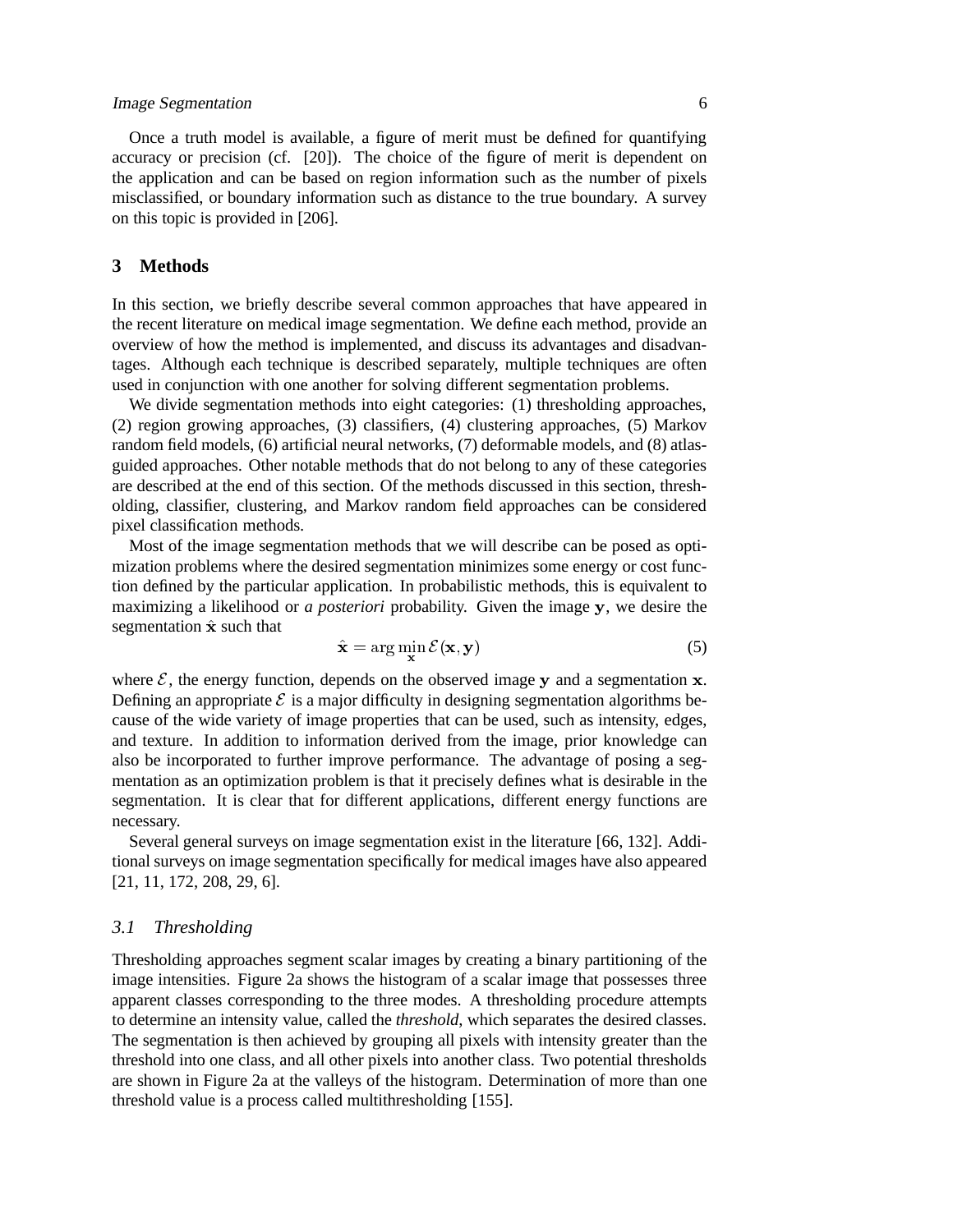

Figure 2: Feature space methods and region growing: (a) a histogram showing three apparent classes, (b) a 2-D feature space, (c) example of region growing.

Thresholding is a simple yet often effective means for obtaining a segmentation in images where different structures have contrasting intensities or other quantifiable features. The partition is usually generated interactively, although automated methods do exist [155]. For scalar images, interactive methods can be based on an operator's visual assessment of the resulting segmentation since the thresholding operation is implementable in real-time.

Thresholding is often used as an initial step in a sequence of image processing operations. Its main limitations are that in its simplest form only two classes are generated and it can not be applied to multi-channel images. In addition, thresholding typically does not take into account the spatial characteristics of an image. This causes it to be sensitive to noise and intensity inhomogeneities, which can occur in magnetic resonance images (see Section 4.2). Both these artifacts essentially corrupt the histogram of the image, making separation more difficult. For these reasons, variations on classical thresholding have been proposed for medical image segmentation that incorporate information based on local intensities [104] and connectivity [99]. A survey on thresholding techniques is provided in [155].

## *3.2 Region growing*

Region growing is a technique for extracting a region of the image that is connected based on some predefined criteria. This criteria can be based on intensity information and/or edges in the image [66]. In its simplest form, region growing requires a seed point that is manually selected by an operator, and extracts all pixels connected to the initial seed with the same intensity value. This is depicted in Figure 2b, where region growing has been used to isolate one of the structures from Figure 1a.

Like thresholding, region growing is not often used alone but within a set of image processing operations, particularly for the delineation of small, simple structures such as tumors and lesions [57, 143]. Its primary disadvantage is that it requires manual interaction to obtain the seed point. Thus, for each region that needs to be extracted, a seed must be planted. Split and merge algorithms are related to region growing but do not require a seed point [115]. Region growing can also be sensitive to noise, causing extracted regions to have holes or even become disconnected. Conversely, partial volume effects can cause separate regions to become connected. To help alleviate these problems, a homotopic region growing algorithm has been proposed that preserves the topology between an initial region and an extracted region [114]. Fuzzy analogies to region growing have also been developed [183].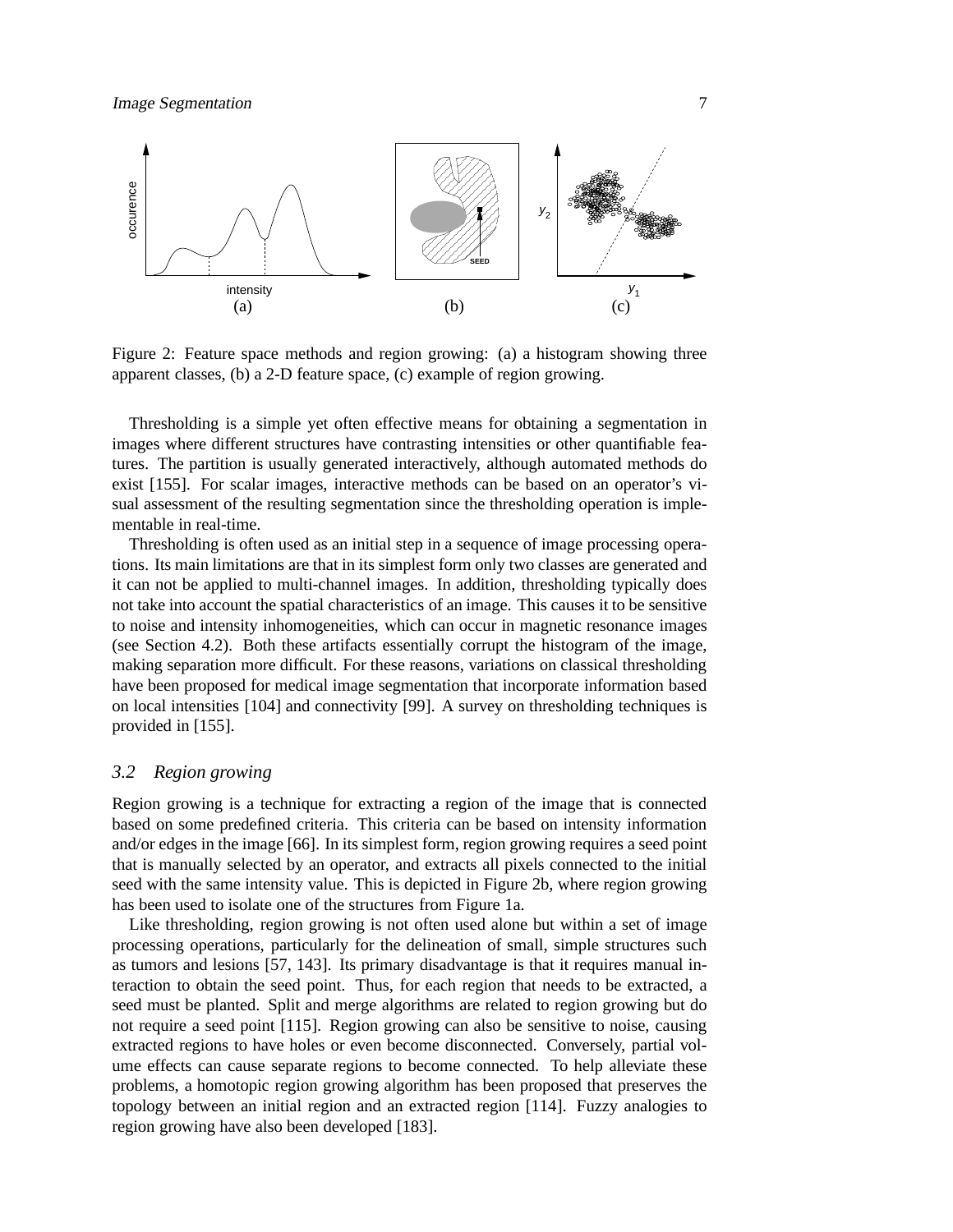# *3.3 Classifiers*

Classifier methods are pattern recognition techniques that seek to partition a feature space derived from the image using data with known labels [159, 11]. A *feature space* is the range space of any function of the image, with the most common feature space being the image intensities themselves. A histogram, as shown in Figure 2a, is an example of a 1-D feature space. Figure 2c shows an example of a partitioned 2-D feature space with two apparent classes. All pixels with their associated features on the left side of the partition would be grouped into one class. Although the features used can be related to texture or other properties, we assume for simplicity that the features are simply intensity values.

Classifiers are known as *supervised* methods since they require training data that are manually segmented and then used as references for automatically segmenting new data. There are a number of ways in which training data can be applied in classifier methods. A simple classifier is the nearest-neighbor classifier, where each pixel or voxel is classified in the same class as the training datum with the closest intensity. The <sup>k</sup>-nearest-neighbor (kNN) classifier is a generalization of this approach, where the pixel is classified according to the majority vote of the  $k$  closest training data. The kNN classifier is considered a nonparametric classifier since it makes no underlying assumption about the statistical structure of the data. Another nonparametric classifier is the Parzen window, where the classification is made according to the majority vote within a predefined window of the feature space centered at the unlabeled pixel intensity.

A commonly-used parametric classifier is the maximum likelihood (ML) or Bayes classifier. It assumes that the pixel intensities are independent samples from a mixture of probability distributions, usually Gaussian. This mixture, called a finite mixture model, is given by the probability density function

$$
f(y_j; \theta, \pi) = \sum_{k=1}^{K} \pi_k f_k(y_j; \theta_k)
$$
 (6)

where  $y_i$  is the intensity of pixel j,  $f_k$  is a component probability density function parameterized by  $\theta_k$ , and  $\theta = [\theta_1,\ldots,\theta_K]$ . The variables  $\pi_k$  are mixing coefficients that weight the contribution of each density function and  $\pi = [\pi_1, \ldots, \pi_K]$ . Training data is collected by obtaining representative samples from each component of the mixture model and then estimating each  $\theta_k$  accordingly. For Gaussian mixtures, this means estimating  $K$  means, covariances, and mixing coefficients. Classification of new data is obtained by assigning each pixel to the class with the highest posterior probability. When the data truly follows a finite Gaussian mixture distribution, the ML classifier can perform well and is capable of providing a soft segmentation composed of the posterior probabilities. Additional parametric and nonparametric classifiers are described in [208].

Standard classifiers require that the structures to be segmented possess distinct quantifiable features. Because training data can be labeled, classifiers can transfer these labels to new data as long as the feature space sufficiently distinguishes each label as well. Being non-iterative, they are relatively computationally efficient and unlike thresholding methods, they can be applied to multi-channel images. A disadvantage of classifiers is that they generally do not perform any spatial modeling. This weakness has been addressed in recent work extending classifier methods to segmenting images that are corrupted by intensity inhomogeneities [197]. Neighborhood and geometric information were also incorporated into a classifier approach in [85]. Another disadvantage is the requirement of manual interaction for obtaining training data. Training sets can be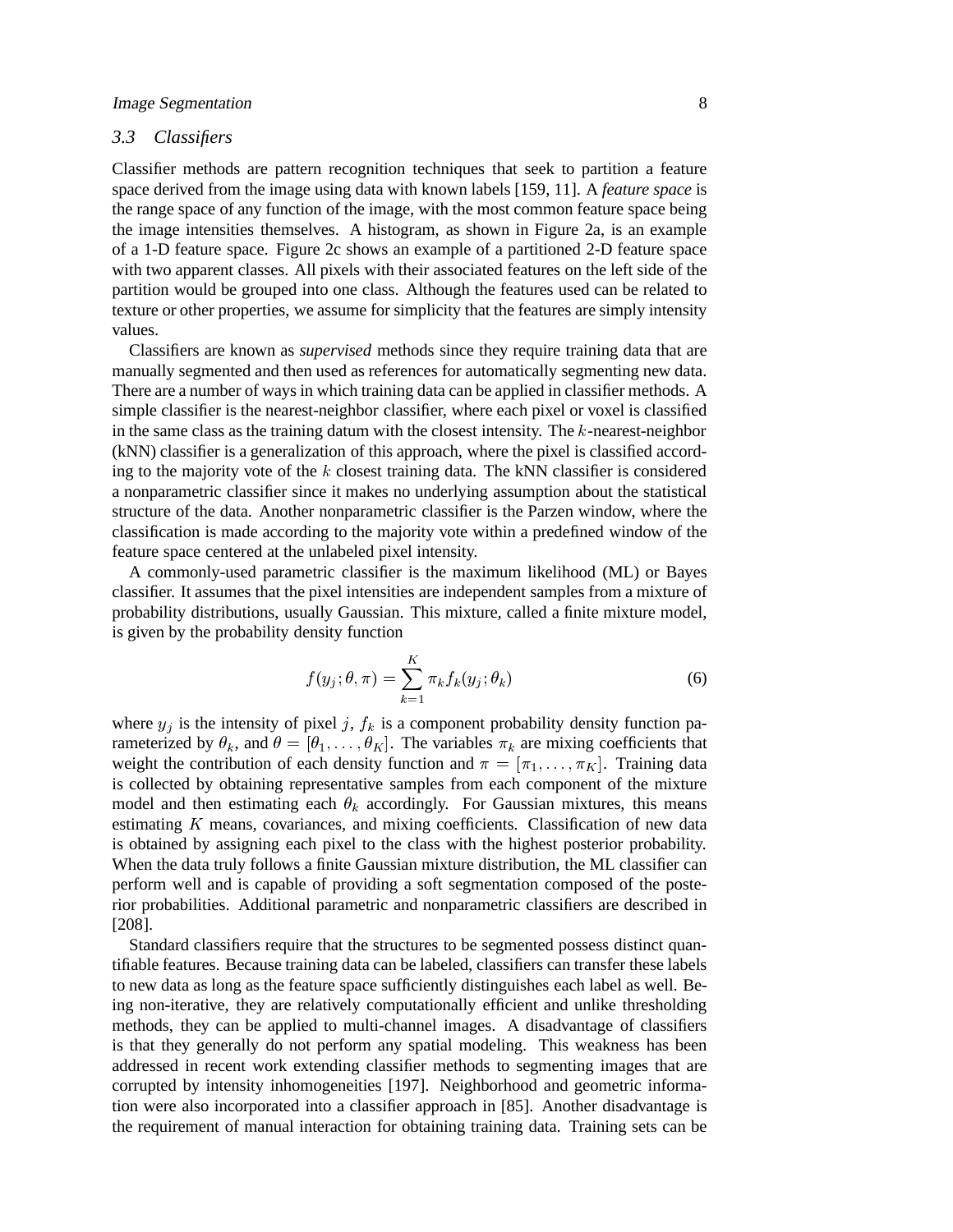acquired for each image that requires segmenting, but this can be time consuming and laborious. On the other hand, use of the same training set for a large number of scans can lead to biased results which do not take into account anatomical and physiological variability between different subjects.

## *3.4 Clustering*

Clustering algorithms essentially perform the same function as classifier methods without the use of training data. Thus, they are termed *unsupervised* methods. In order to compensate for the lack of training data, clustering methods iterate between segmenting the image and characterizing the properties of the each class. In a sense, clustering methods train themselves using the available data.

Three commonly used clustering algorithms are the <sup>K</sup>-means or ISODATA algorithm [34], the fuzzy c-means algorithm [46, 11], and the expectation-maximization (EM) algorithm  $[102, 107]$ . The K-means clustering algorithm clusters data by iteratively computing a mean intensity for each class and segmenting the image by classifying each pixel in the class with the closest mean [75]. Figure 3b shows the result of applying the <sup>K</sup>-means algorithm to a slice of a MR brain image in Figure 3a. The number of classes was assumed to be three, representing (from dark gray to white) cerebrospinal fluid, gray matter, and white matter. The fuzzy  $c$ -means algorithm generalizes the  $K$ -means algorithm [11], allowing for soft segmentations based on fuzzy set theory [205]. The EM algorithm applies the same clustering principles with the underlying assumption that the data follows a Gaussian mixture model (see Eq. (6)). It iterates between computing the posterior probabilities and computing maximum likelihood estimates of the means, covariances, and mixing coefficients of the mixture model.

Although clustering algorithms do not require training data, they do require an initial segmentation (or equivalently, initial parameters). The EM algorithm has demonstrated greater sensitivity to initialization than the  $K$ -means or fuzzy  $c$ -means algorithms [42]. Like classifier methods, clustering algorithms do not directly incorporate spatial modeling and can therefore be sensitive to noise and intensity inhomogeneities. This lack of spatial modeling, however, can provide significant advantages for fast computation [69]. Work on improving the robustness of clustering algorithms to intensity inhomogeneities in MR images has demonstrated excellent success [58, 140]. Robustness to noise can be incorporated using Markov random field modeling as described in the next section.

## *3.5 Markov random field models*

Markov random field (MRF) modeling itself is not a segmentation method but a statistical model which can be used within segmentation methods. MRFs model spatial interactions between neighboring or nearby pixels. These local correlations provide a mechanism for modeling a variety of image properties [105]. In medical imaging, they are typically used to take into account the fact that most pixels belong to the same class as their neighboring pixels. In physical terms, this implies that any anatomical structure that consists of only one pixel has a very low probability of occurring under a MRF assumption.

MRFs are often incorporated into clustering segmentation algorithms such as the <sup>K</sup>means algorithm under a Bayesian prior model [133, 149, 70, 58]. The segmentation is then obtained by maximizing the *a posteriori* probability of the segmentation given the image data using iterative methods such as iterated conditional modes [10] or simulated annealing [54]. Figure 3c, shows the robustness to noise in a segmentation resulting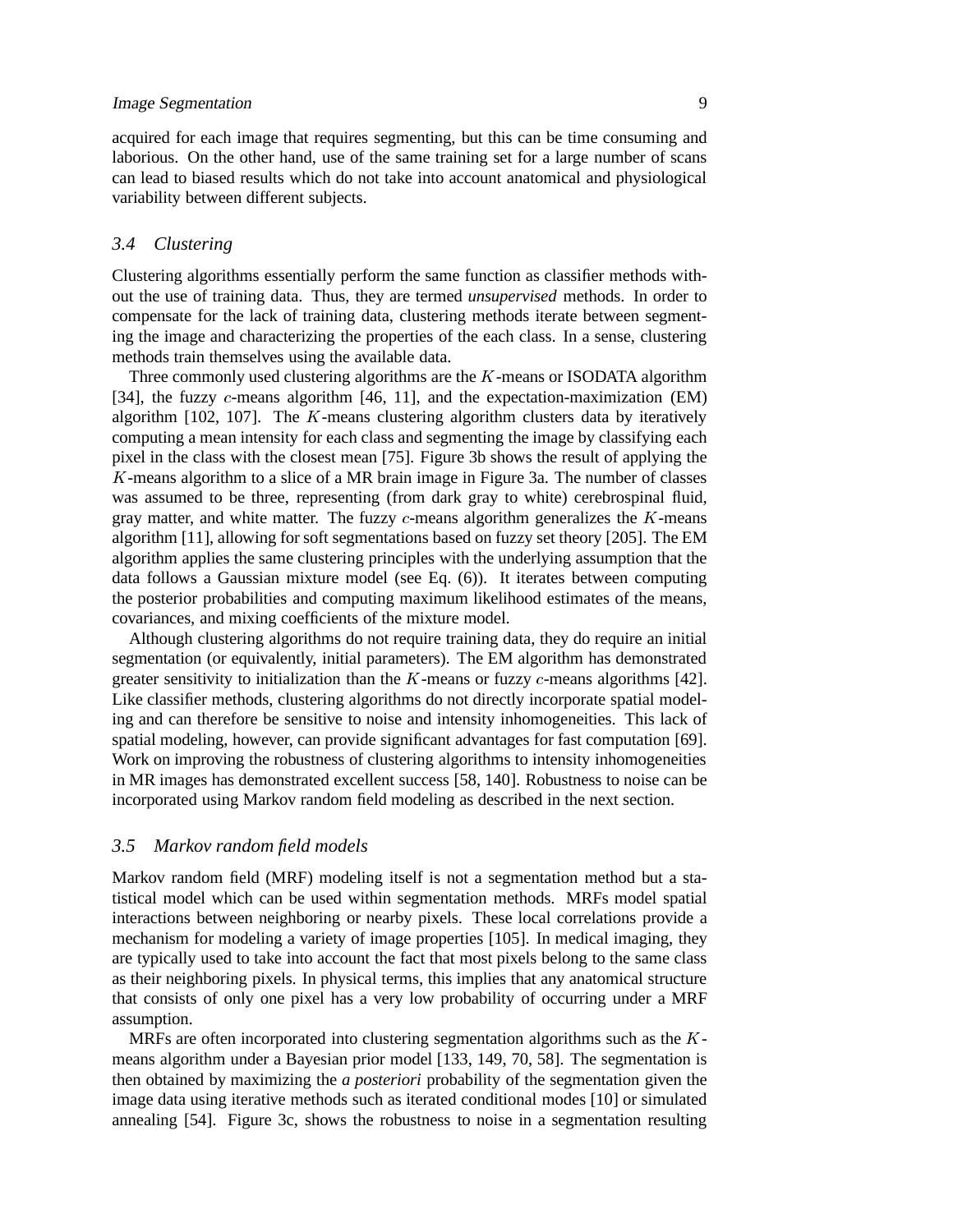

Figure 3: Segmentation of a MR brain image: (a) original image, (b) segmentation using the K-means algorithm, (c) segmentation using the K-means algorithm with a Markov random field prior.

from an MRF prior. The segmentation is much smoother than the non-MRF result of Figure 3b.

A difficulty associated with MRF models is proper selection of the parameters controlling the strength of spatial interactions [105]. Too high a setting can result in an excessively smooth segmentation and a loss of important structural details. In addition, MRF methods usually require computationally intensive algorithms. Despite these disadvantages, MRFs are widely used not only to model segmentation classes, but also to model intensity inhomogeneities that can occur in MR images [70] and texture properties [153].

## *3.6 Artificial neural networks*

Artificial neural networks (ANNs) are massively parallel networks of processing elements or nodes that simulate biological learning. Each node in an ANN is capable of performing elementary computations. Learning is achieved through the adaptation of weights assigned to the connections between nodes. A thorough treatment on neural networks can be found in [27, 68].

ANNs represent a paradigm for machine learning and can be used in a variety of ways for image segmentation. The most widely applied use in medical imaging is as a classifier [64, 53], where the weights are determined using training data, and the ANN is then used to segment new data. ANNs can also be used in an unsupervised fashion as a clustering method [11, 152], as well as for deformable models [191].

Because of the many interconnections used in a neural network, spatial information can easily be incorporated into its classification procedures. Although ANNs are inherently parallel, their processing is usually simulated on a standard serial computer, thus reducing this potential computational advantage.

#### *3.7 Deformable models*

Deformable models are physically motivated, model-based techniques for delineating region boundaries using closed parametric curves or surfaces that deform under the in-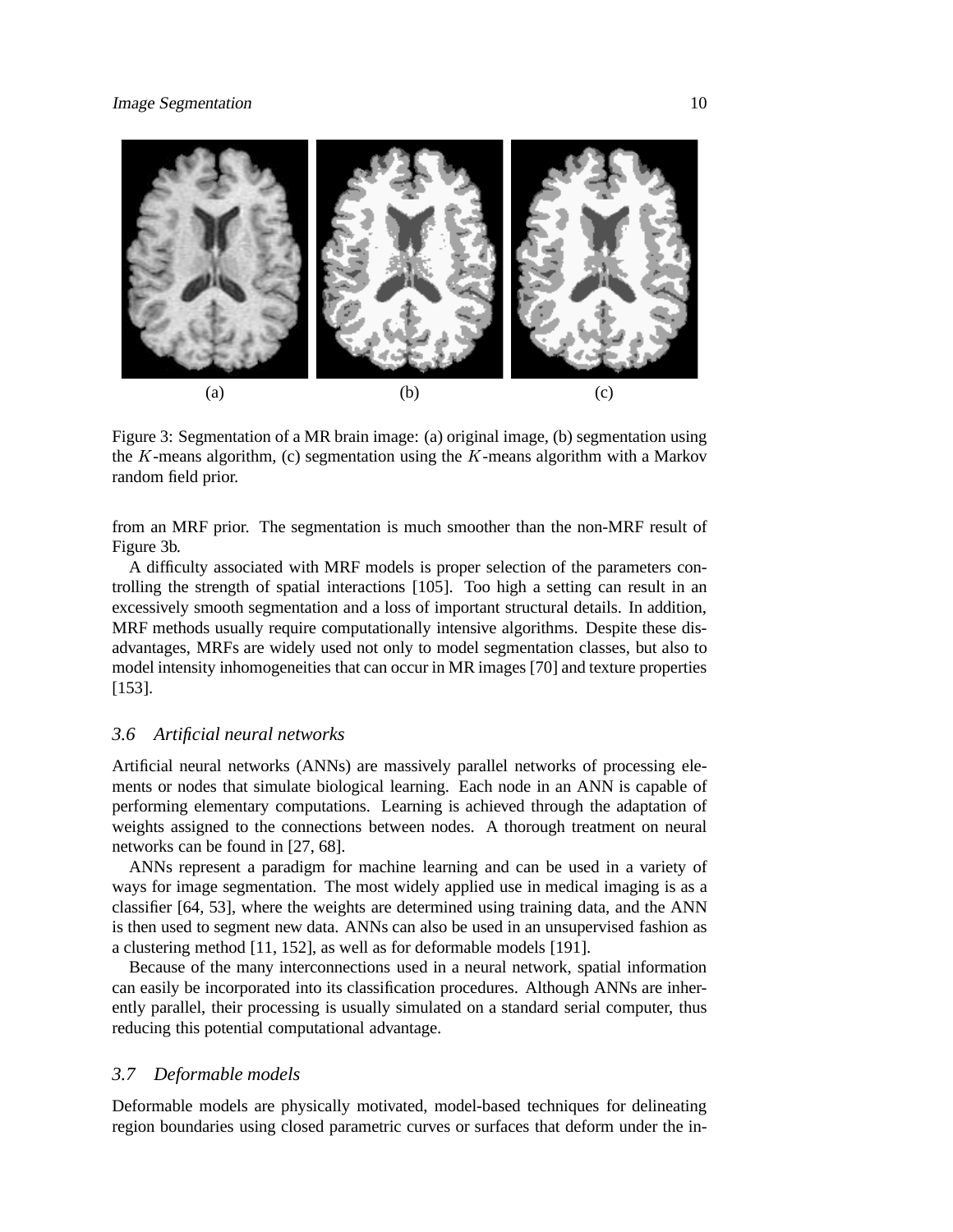

Figure 4: (a) A 2-D example of using a deformable contour to extract the inner wall of the left ventricle of a human heart from an MR image. The initial deformable contour (plotted in gray) and the final converged result (plotted in white). (b) A 3-D example of using a deformable surface to reconstruct the brain cortical surface from a 3-D MR image.

fluence of internal and external forces. To delineate an object boundary in an image, a closed curve or surface must first be placed near the desired boundary and then allowed to undergo an iterative relaxation process. Internal forces are computed from within the curve or surface to keep it smooth throughout the deformation. External forces are usually derived from the image to drive the curve or surface towards the desired feature of interest. Figure 4a shows an example of applying a 2-D deformable model or *active contour* to a MR heart image. The active contour was initialized as a circle, and then allowed to deform to the inner boundary of the left ventricle. Figure 4b shows an example of a 3-D deformable surface that was used to extract the cerebral cortex from a MR head scan.

Mathematically, a deformable model moves according to its dynamic equations and seeks the minimum of a given energy functional [87, 180]. The deformation of a typical 2-D deformable model can be characterized by the following dynamic equation:

$$
\mu(s)\frac{\partial^2 \mathbf{x}(s,t)}{\partial t^2} + \gamma(s)\frac{\partial \mathbf{x}(s,t)}{\partial t} = \mathbf{F}_{\text{int}} + \mathbf{F}_{\text{ext}}
$$
(7)

where  $\mathbf{x}(s,t) = (x(s,t), y(s,t))$  is a parametric representation of the position of the model at a given time t, and  $\mu(s)$  and  $\gamma(s)$  are parameters representing the mass density and damping density of the model, respectively. Eq. (7) causes the model to move according to the direction and magnitude of the forces on the right hand side. The most commonly used internal forces are

$$
\mathbf{F}_{\rm int} = \frac{\partial}{\partial s} \left( \alpha(s) \frac{\partial \mathbf{x}(s, t)}{\partial s} \right) - \frac{\partial^2}{\partial s^2} \left( \beta(s) \frac{\partial^2 \mathbf{x}}{\partial s^2} \right)
$$
(8)

which represent internal stretching and bending forces. The most commonly used external forces are computed as the gradient of an edge map (as shown in Figure 4b).

The main advantages of deformable models are their ability to directly generate closed parametric curves or surfaces from images and their incorporation of a smoothness constraint that provides robustness to noise and spurious edges. A disadvantage is that they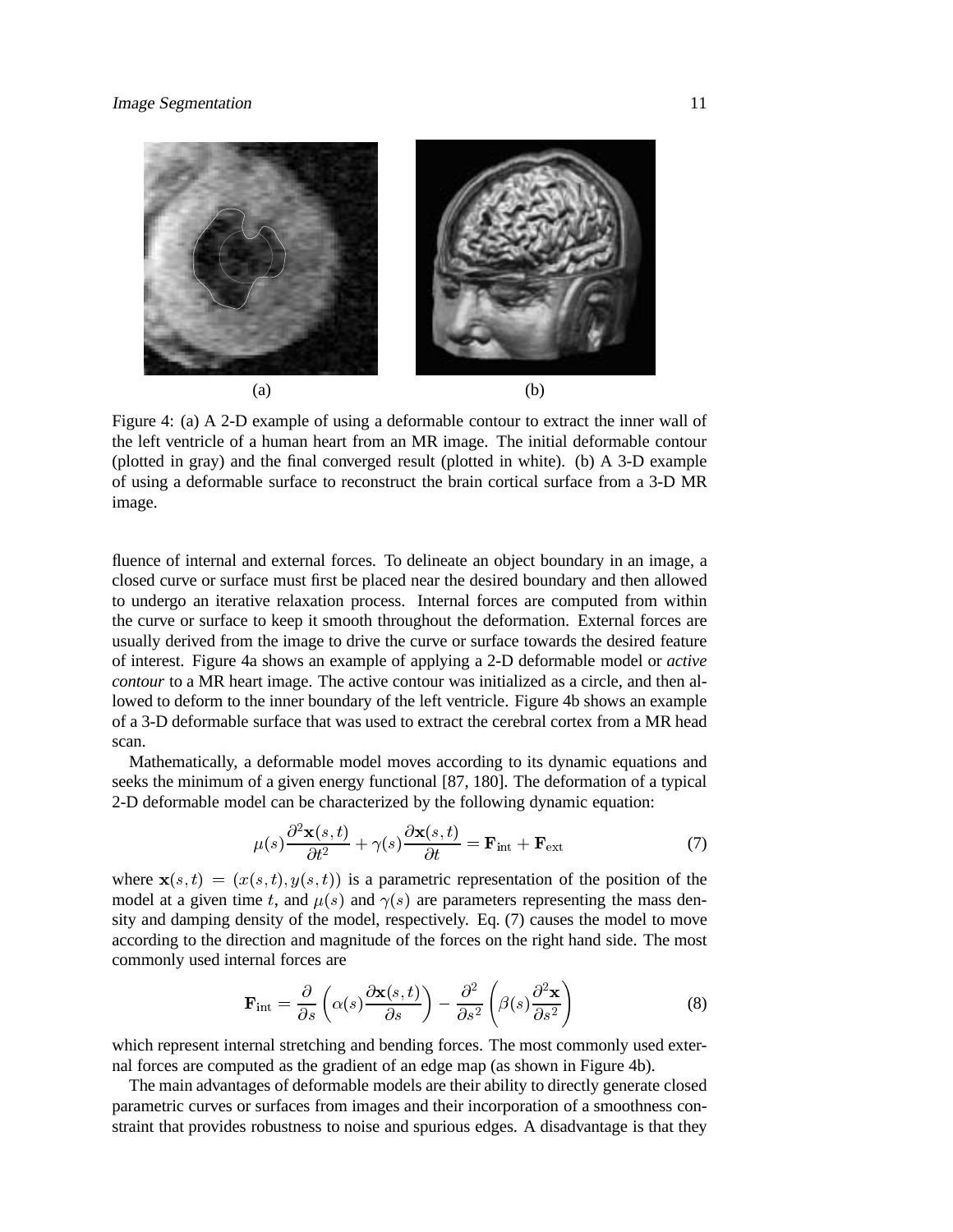

Figure 5: Demonstration of atlas warping: (a) template image, (b) target image, (c) warped template (Images provided courtesy of G.E. Christensen and M.I. Miller).

require manual interaction to place an initial model and choose appropriate parameters. Reducing sensitivity to initialization has been a topic of research that has demonstrated excellent success [33, 18, 112, 201]. Standard deformable models can also exhibit poor convergence to concave boundaries. This difficulty can be alleviated somewhat through the use of pressure forces [33] and other modified external force models [201]. Another important extension of deformable models is the adaptivity of model topology using an implicit representation rather than an explicit parameterization [18, 112, 118]. A general review on deformable models in medical image analysis can be found in [119].

## *3.8 Atlas-guided approaches*

Atlas-guided approaches are a powerful tool for medical image segmentation when a standard atlas or template is available. The atlas is generated by compiling information on the anatomy that requires segmenting. This atlas is then used as a reference frame for segmenting new images. Conceptually, atlas-guided approaches are similar to classifiers except they are implemented in the spatial domain of the image rather than in a feature space.

The standard atlas-guided approach treats segmentation as a registration problem (see [111] for a detailed survey on registration techniques). It first finds a one-to-one transformation that maps a pre-segmented atlas image to the target image that requires segmenting. This process is often referred to as *atlas warping*. The warping can be performed using linear [175, 96, 151] transformations but because of anatomical variability, a sequential application of linear and non-linear [35, 39, 26, 156] transformations is often used. An example of atlas warping for a MR head scan is shown in Figure 5 [26]. Because the atlas is already segmented, all structural information is transferred to the target image. This is shown in Figure 6, where the Talairach brain atlas [175] has been mapped to an MR image [39].

Atlas-guided approaches have been applied mainly in MR brain imaging. An advantage of atlas-guided approaches is that labels are transferred as well as the segmentation. They also provide a standard system for studying morphometric properties [41, 181, 79]. Even with non-linear registration methods however, accurate segmentations of complex structures is difficult due to anatomical variability. This is shown in Figure 6 where the cerebral cortex is not segmented as accurately as shown in Figure 3. Thus, atlas-guided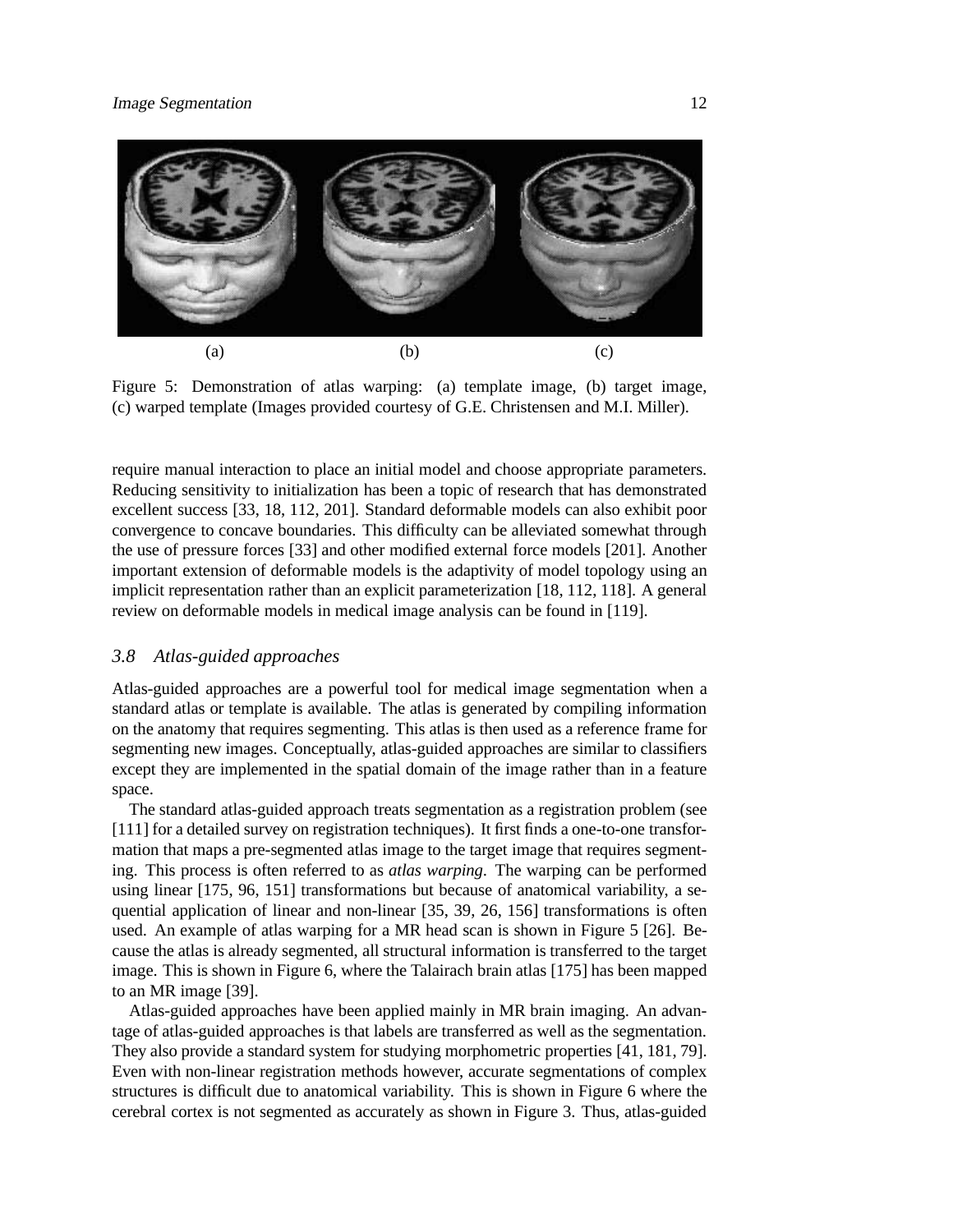

Figure 6: Three slices from a MR brain volume overlaid with a warped atlas (Images provided courtesy of C.A. Davatzikos).

approaches are generally better-suited for segmentation of structures that are stable over the population of study. One method that helps model anatomical variability is the use of probabilistic atlases [181] but these require additional time and interaction to accumulate data.

# *3.9 Other approaches*

Model-fitting is a segmentation method that typically fits a simple geometric shape such as an ellipse or parabola to the locations of extracted image features in an image [137]. It is a technique which is specialized to the structure being segmented but is easily implemented and can provide good results when the model is appropriate. A more general approach is to fit spline curves or surfaces [7] to the features. The main difficulty with model-fitting is that image features must first be extracted before the fitting can take place.

The watershed algorithm uses concepts from mathematical morphology [59] to partition images into homogeneous regions [192]. This method can suffer from oversegmentation, which occurs when the image is segmented into an unnecessarily large number of regions. Thus, watershed algorithms in medical imaging are usually followed by a postprocessing step to merge separate regions that belong to the same structure [161].

# **4 Modalities**

In this section, we review the application of segmentation to various medical imaging modalities. We describe the specific issues relevant to each modality and the anatomical regions for which segmentation methods have been applied. For information about the physics behind the image acquisition process in these modalities, see [110, 170].

## *4.1 Magnetic resonance imaging*

The majority of research in medical image segmentation pertains to its use for MR images, especially in brain imaging. This is because of MR's ability to provide a combination of high resolution (on the order of 1mm cubic voxels), excellent soft tissue contrast, and a high signal-to-noise ratio. Furthermore, multi-channel MR images with varying contrast characteristics can be acquired, providing additional information for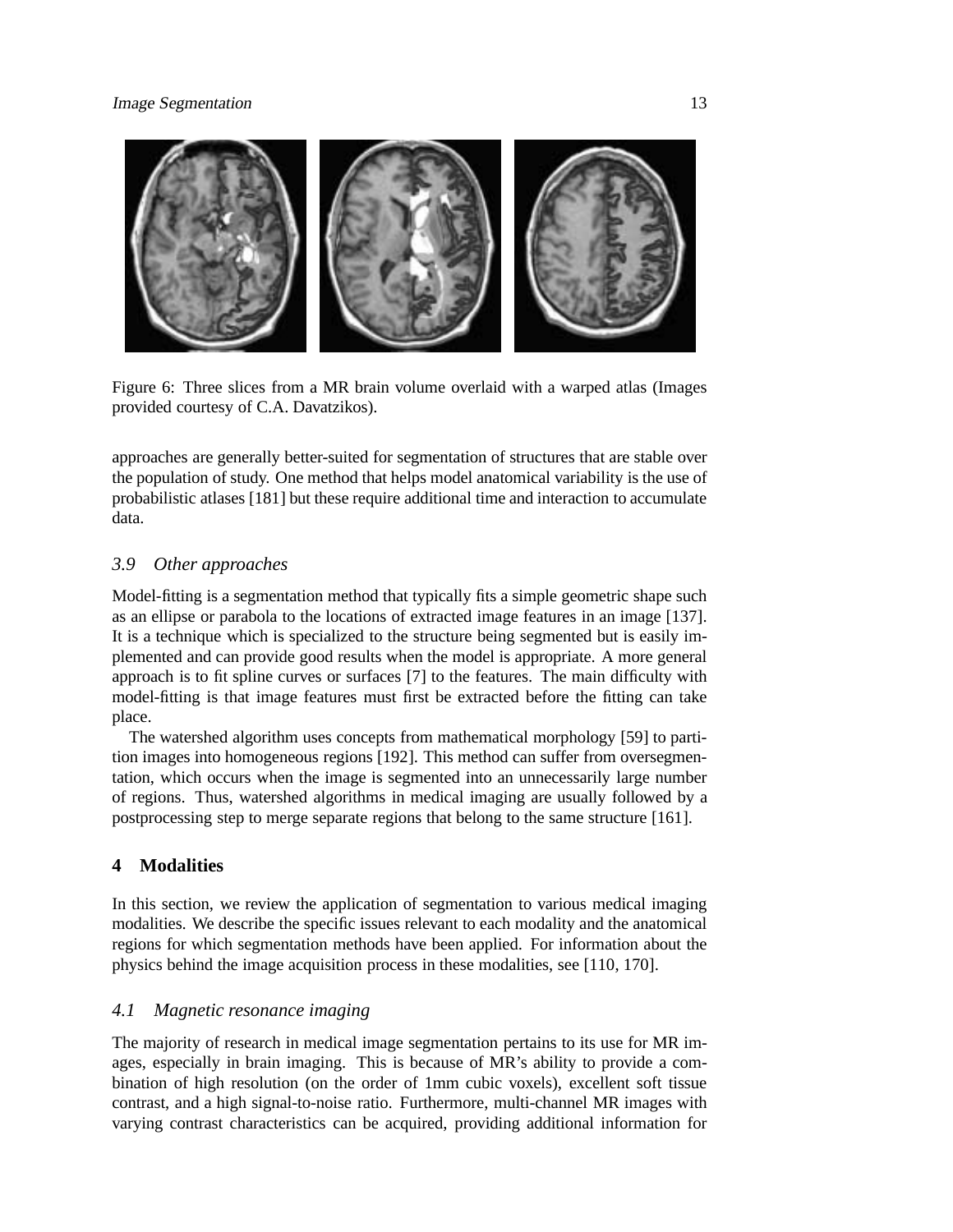distinguishing between different structures. For general reviews on the segmentation of MR images, see [11, 139, 106, 208, 29]. Direct comparisons of different methods for segmenting MR images are also available [187, 30, 64].

Because of its ability to derive contrast from a number of tissue parameters, many different pulse sequences exist for acquiring MR images. Determining the optimal pulse sequence for obtaining accurate segmentations [147] is therefore an important problem that requires knowledge of the underlying tissue properties of the anatomy to be segmented [141, 50]. Furthermore, because of the anatomical and physiological variability between different subjects, different populations may require different pulse sequences [141].

Much of the literature on segmentation in MRI focuses specifically on the segmentation of head scans in normal subjects. There are three general goals in this application: 1) extract the brain volume, 2) segment brain tissue into gray matter, white matter, and cerebrospinal fluid, and 3) delineate specific brain structures such as the cerebral cortex or the hippocampus. An exception to this categorization is the use of atlas-guided methods [35], which are capable of fully segmenting and labeling all structures of the brain simultaneously, but also have certain disadvantages (see Section 3.8). Overviews on the segmentation of neuroanatomy are provided in [32, 198].

Brain volume extraction is a difficult problem in MR head scans, particularly in T1 weighted images. However, it is often a necessary step before segmentation of other structures can take place. Problems in brain volume extraction arise because there is a great deal of overlap in intensity values between the non-brain and brain tissues and because the two can often appear connected. One method to deal with these difficulties is to allow for some loss of brain tissue in a preliminary segmentation step and then to recover the tissue using morphological filters [16, 156]. Several methods have also applied deformable models as a final step in a sequence of image processing operations [84, 1, 5]. Atlas-guided approaches have also been applied [1].

Methods that attempt to segment brain tissue as gray matter, white matter, and cerebrospinal fluid use either T1-weighted scalar data [77, 126, 72, 122, 149, 194] or multispectral data [189, 108, 24, 91, 55, 64, 30, 107, 67, 88, 182, 152]. The trend in the literature has been favoring the use of T1-weighted data which is capable of providing higher resolution data without increasing acquisition time and still maintaining good tissue contrast and low noise. Classifier approaches [17, 197, 85], clustering approaches [64, 107, 140], neural network approaches [64, 152], and Markov random fields [70, 149] have all been used for brain segmentation. Because most of these methods are based on intensity information, a major concern is the presence of intensity inhomogeneities, a topic discussed in the next section. Because the gray matter in the brain is thin and highly convoluted, partial volume effects are another important consideration. Efforts in modeling partial volume effects have used statistical methods [24, 157, 158, 17, 76, 95], soft segmentation derived through fuzzy set theory [28, 13, 154, 140], and linear filters [166].

The automated segmentation of specific structures in brains is an important area of research for morphometric analysis. Segmentation of the cerebral cortex has received much attention with most methods employing deformable models [52, 40, 120, 178, 200]. Deformable models have also been used for segmenting a variety of other structures such as the ventricles [116, 195], the corpus callosum [41, 195], the hippocampus [4, 56], and others [173, 190, 177]. Although not often employed for segmenting the cortex, atlas-guided methods also appear well-suited for segmenting subcortical brain structures such as the ventricles [2, 142] and the hippocampus [79]. Segmentation of tumors and lesions in the brain has been applied to magnetic resonance images using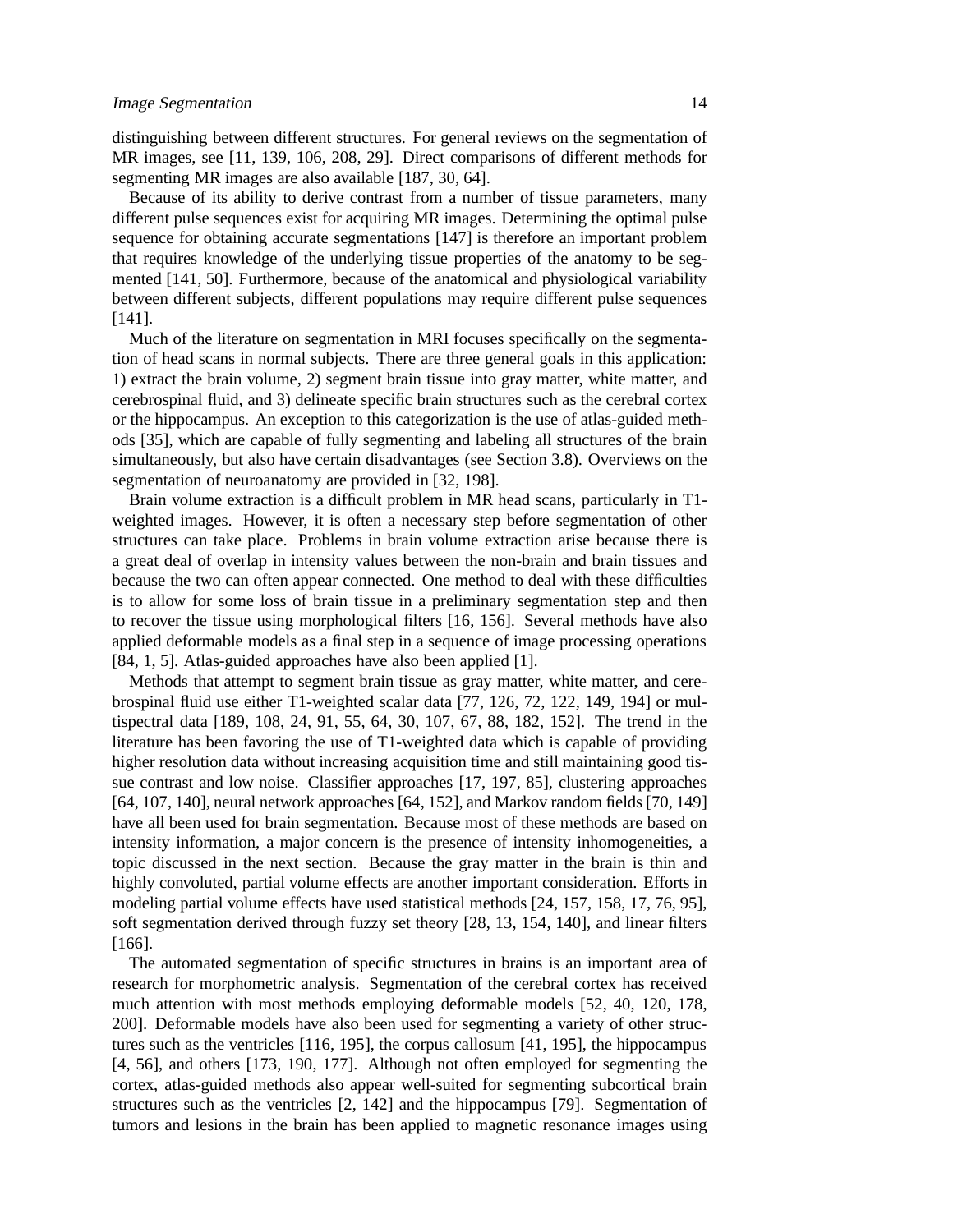neural networks [207], atlas-guided approaches [83], linear filters [166], fuzzy region growing [185], and deformable models [19]. Because of its complexity, this problem typically requires a sequence of operators [196, 57].

Besides head scans, segmentation has also been used for extracting a variety of other structures. Segmentation in cardiac imaging has been used for delineating the cavities of the left ventricle using region growing and thresholding approaches [163, 44], as well as deformable models [12, 145, 9]. Deformable models in cardiac imaging, however, are more often proposed for tracking motion in the heart [8]. Markov random field models have been used for segmenting knee images [25] as well as magnetic resonance angiograms (MRAs) [188]. Other methods for segmenting MRAs include deformable models [109] and thresholding [31]. Although MRA does not require catheterization, segmentation in standard angiography is more common because of its generally superior contrast and spatial and temporal resolution [168, 48, 65, 47].

#### *4.2 Intensity inhomogeneities in MRI*

A major difficulty in the segmentation of MR images is the intensity inhomogeneity artifact [162, 37, 164], which causes a shading effect to appear over the image. This artifact can significantly degrade the performance of methods that assume that the intensity value of a tissue class is constant over the image. Figure 7a shows an axially acquired MR image of a female heart with myocardial infarction. Intensity inhomogeneities are noticeable particular near the breast areas. Numerous approaches have been proposed in the literature for performing tissue classification in the presence of intensity inhomogeneity artifacts. Some methods suggest a prefiltering operation that attempts to remove the inhomogeneity prior to actual segmentation [108, 43, 123, 76, 100, 92, 14, 165]. Methods that *simultaneously* segment the image while estimating the inhomogeneity however, offer the advantage of being able to use intermediate information gained from the segmentation.

There are two prevailing approaches for modeling inhomogeneities in methods that perform simultaneous segmentation. The first approach assumes that the mean tissue intensity for each tissue class is spatially varying and independent of one another [133, 202, 149, 130]. The second approach models the inhomogeneities as a multiplicative gain field [150, 140] or additive bias field of the image logarithm [197, 62, 70, 85]. It is unclear which of these two provides more accurate modeling of inhomogeneity effects, although the second approach has the advantage of being computationally less expensive. The second approach can also be used for removing inhomogeneities by simple multiplication of the acquired image by the reciprocal of the estimated gain field. Figure 7 shows the results of applying the adaptive fuzzy <sup>c</sup>-means algorithm that performs a soft segmentation while compensating for intensity inhomogeneities [140]. The heart image was segmented into three classes and Figure 7d-f correspond to the membership functions for those three classes. Figure 7b shows the gain field estimated from the original image. The hard segmentation in Figure 7c was obtained as outlined in Section 2.3. Note that the ring artifact present in Figure 7e results from partial volume effects causing the boundary between fat, skin, and air to have an intensity similar to that of muscle. This effect is common and a disadvantage of intensity-based pixel classification methods.

#### *4.3 Chest radiography*

Chest radiographs have not received much recent attention in the segmentation literature partly because the projection nature of the images makes quantification and localization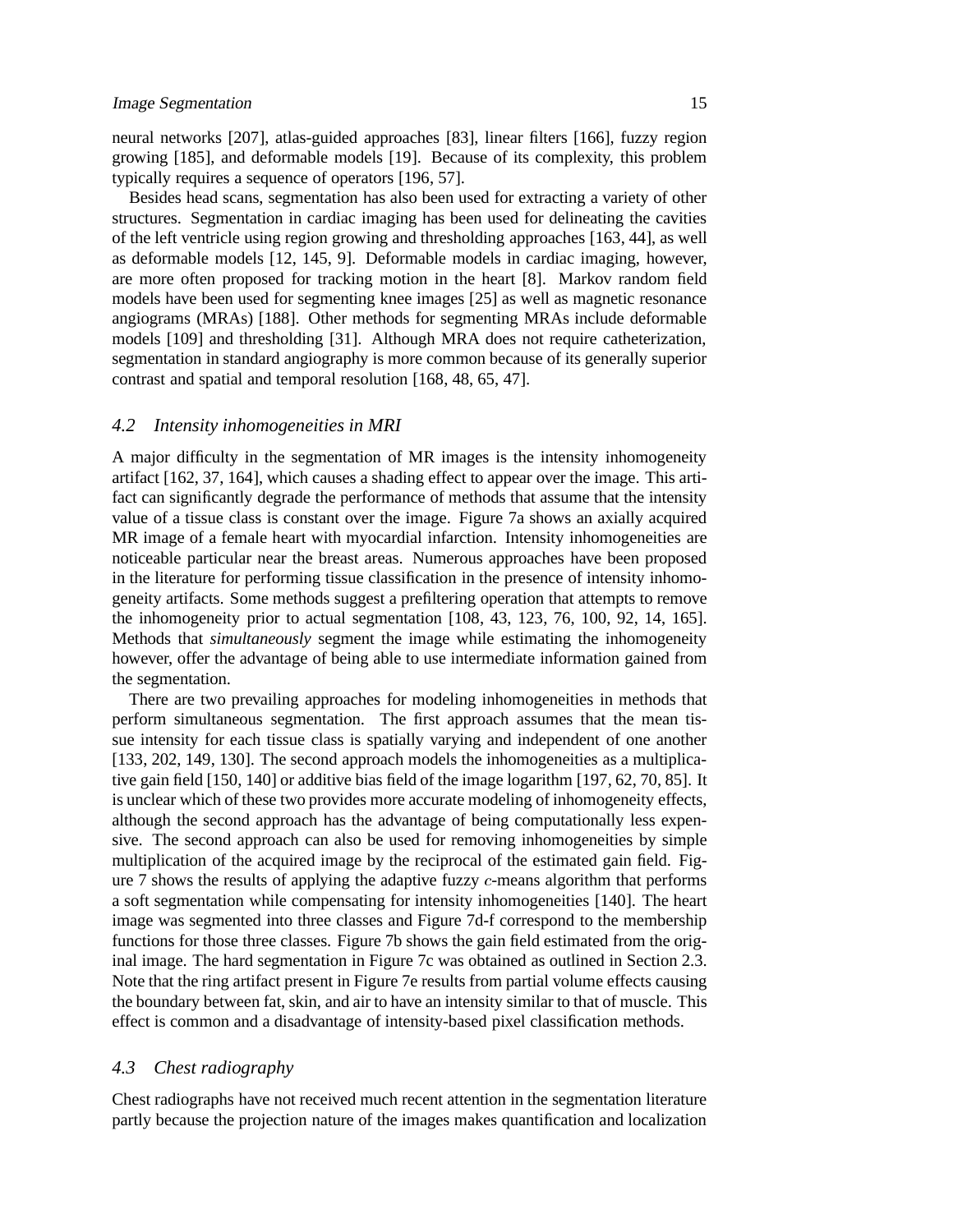

Figure 7: Example of simultaneous inhomogeneity correction and soft segmentation: (a) MR heart image acquired using a fast spin echo sequence in a true axial prescription, (b) estimated gain field, (c) hard segmentation into three classes, (d)-(f) membership functions of the three classes (Data provided courtesy of C. Constantinides).

a difficult task and also because their analysis often does not require a segmentation . Despite these issues, efforts have been made for segmenting chest radiographs into anatomical regions using classifiers [121, 193] and Markov random fields [193]. In addition, an algorithm has been proposed for delineating posterior rib borders using active contour models [204].

## *4.4 Computed tomography*

X-ray computed tomography (CT) alleviates some of the difficulties associated with projection radiography and allows for 3-D imaging at resolutions equal to or better than MRI. Soft tissue contrast in CT is not as good as in MRI, but CT remains the modality of choice for imaging bone and bone tumors. Segmentation of bone can be achieved using thresholding and region growing operations [60] as well as more sophisticated methods such as Markov random fields [135], deformable models [134, 177, 145, 129], and fuzzy region growing [183]. Once segmented, image renderings are often used to provide detailed visualization of skeletal structure [184].

Segmentation in CT has also been applied to thoracic scans using statistical clustering [102], a combination of region growing and watershed algorithms [199], a combination of region growing and fuzzy logic [15], and deformable models [174, 78, 145]. Some methods have been applied specifically for the reconstruction of bronchial trees [167, 136]. CT images have also been used in brain segmentation [103], although MR imaging is presently more common in neuroimaging segmentation applications. In ad-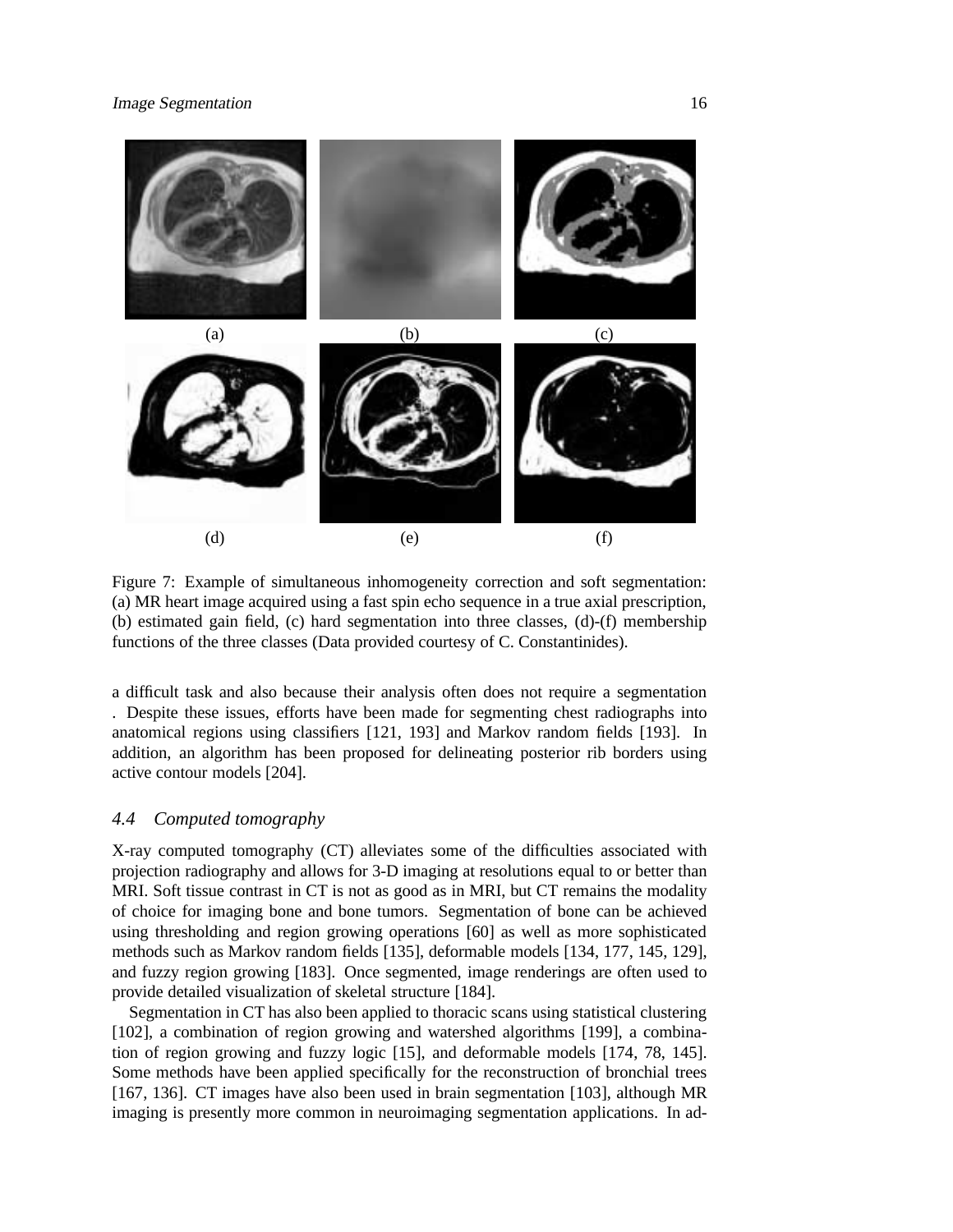

Figure 8: Segmentation in digital mammography: (a) digitized mammogram and radiologist's boundary for biopsy-proven malignant tumor, (b) result of watershed algorithm, (c) suspicious regions determined by automated method (Images provided courtesy of C.E. Priebe).

dition, liver segmentation has been performed using model-fitting [7], and deformable models [116, 49, 127, 56]. Deformable models have also been applied in other CT segmentation applications, including the delineation of abdominal aortic aneurysms [80], segmentation of the stomach [113], and segmentation of the heart [117, 78, 160].

## *4.5 Digital mammography*

Segmentation in digital mammography is typically performed for localization of tumors [143, 103], microcalcification clusters [23, 74, 171], or other indicators of pathology [82]. In delineating suspicious masses for mammography, segmentation methods are typically employed in one of two ways. In the first approach, the mammogram is initially segmented into candidate regions which are then labeled as being suspicious or normal [144, 104, 74, 86]. In the second approach, the image is first processed to detect for the presence of pathology and a segmentation is performed as a final step to determine its precise location [23, 94, 63, 22]. Thresholding and its variations are the most often used segmentation technique in mammography [144, 171, 23, 63, 74], although extensions of region growing methods have also been proposed [94, 143]. A comparison of thresholding and region growing was presented in [82]. Because pathological areas often possess different textural properties in mammograms, Markov random field methods have also been successfully employed [104, 22].

Figure 8 shows an example where the mammogram is initially oversegmented using a watershed algorithm. A statistical classifier [146] is then used to determine which regions contain microcalcifications. This classification step is typically performed using textural properties. As illustrated in the figure, false positives can be a significant problem in the detection of suspicious masses in mammograms (although in this case, they fall outside the breast area). For these reasons, computer automated detection in mammography has been used only as an aid to increase the reliability of a physician's diagnosis. Improved initial segmentations may lead to a reduction in false-positives. Note also that a perfect delineation of masses is difficult but not often necessary in mammography since detection is the primary goal.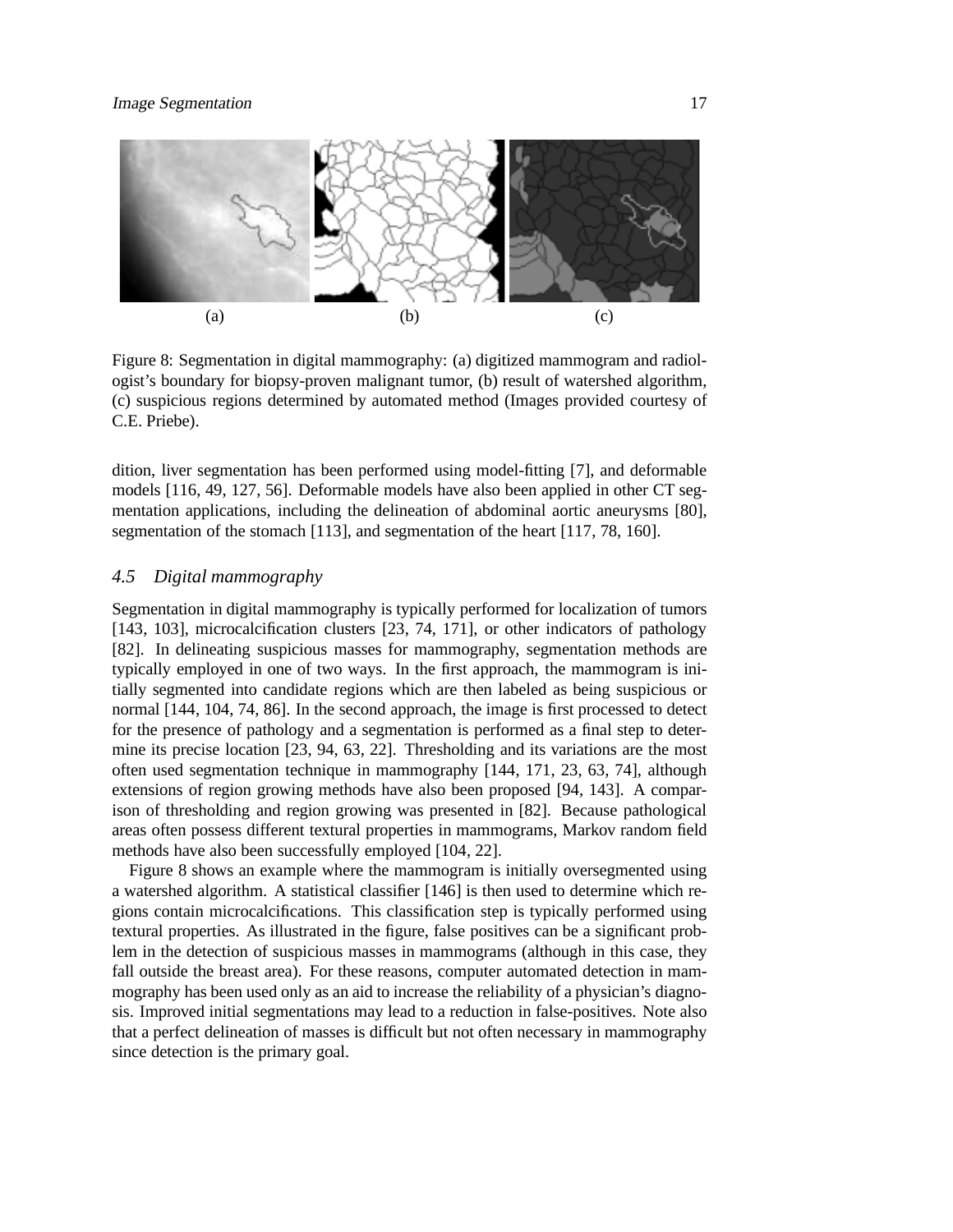# *4.6 Ultrasound*

Segmentation algorithms have had fairly limited application in ultrasound imaging. High levels of speckling present in ultrasound images make accurate segmentations difficult. Furthermore, the real-time acquisition in ultrasound makes it better suited for motion estimation tasks (cf. [45, 124]) where active contours, because of their dynamic nature, are often used. Ultrasound is also often employed in detecting pathology using textural classifiers (cf. [125, 81]) but regions of interest are typically obtained through manual interaction.

Nevertheless, some automated segmentation work has been performed in ultrasound for extracting a variety of structures. In [179], a thresholding of intensity and texture statistics was used to segment ovarian cysts. Deformable models have had good success in ultrasound applications such as in the segmentation of echocardiograms [38, 160, 78, 93]. In [101], an active contour was used to determine the boundary of the calcaneus in broadband ultrasonic attenuation parameter images, which are less noisy than standard ultrasound images. In [19, 138], deformable models were used to determine the boundary of the fetus and the fetus head respectively. Deformable models have also been used to segment cysts in ultrasound breast images [203]. Other methods have been applied for the segmentation of coronary arteries in intravascular ultrasound images [169] and for segmenting the pubic arch in transrectal ultrasound [137].

## *4.7 Multimodal*

Multimodal image segmentation attempts to take advantage of the different kinds of anatomical information provided by different imaging modalities. For example, multimodal imaging can take advantage of the bone imaging capabilities in CT and the soft tissue imaging capabilities in MRI. In brain imaging, functional imaging data can be used to help delineate tumors [29]. There are two major difficulties in multimodal image segmentation, however. First, multimodal data is not always available. Second, when the data is available, they are typically not in the same alignment, and therefore require registration [111]. Recent methods have been proposed for simultaneously registering and segmenting multimodal images [3]. Once the images have been registered, standard multi-channel segmentation techniques can be applied. Segmentation of multimodal images was targeted specifically in [131] using neural networks, and in [73], which presented a Bayesian framework for simultaneous restoration and segmentation.

# **5 Conclusion**

Future research in the segmentation of medical images will strive towards improving the accuracy, precision, and computational speed of segmentation methods, as well as reducing the amount of manual interaction. Accuracy and precision can be improved by incorporating prior information from atlases and by combining discrete and continuous-based segmentation methods. For increasing computational efficiency, multiscale processing (cf. [51]) and parallelizable methods such as neural networks appear to be promising approaches. Computational efficiency will be particularly important in real-time processing applications.

Possibly the most important question surrounding the use of image segmentation is its application in clinical settings. Computerized segmentation methods have already demonstrated their utility in research applications and are now garnering increased use for computer aided diagnosis and radiotherapy planning. It is unlikely that automated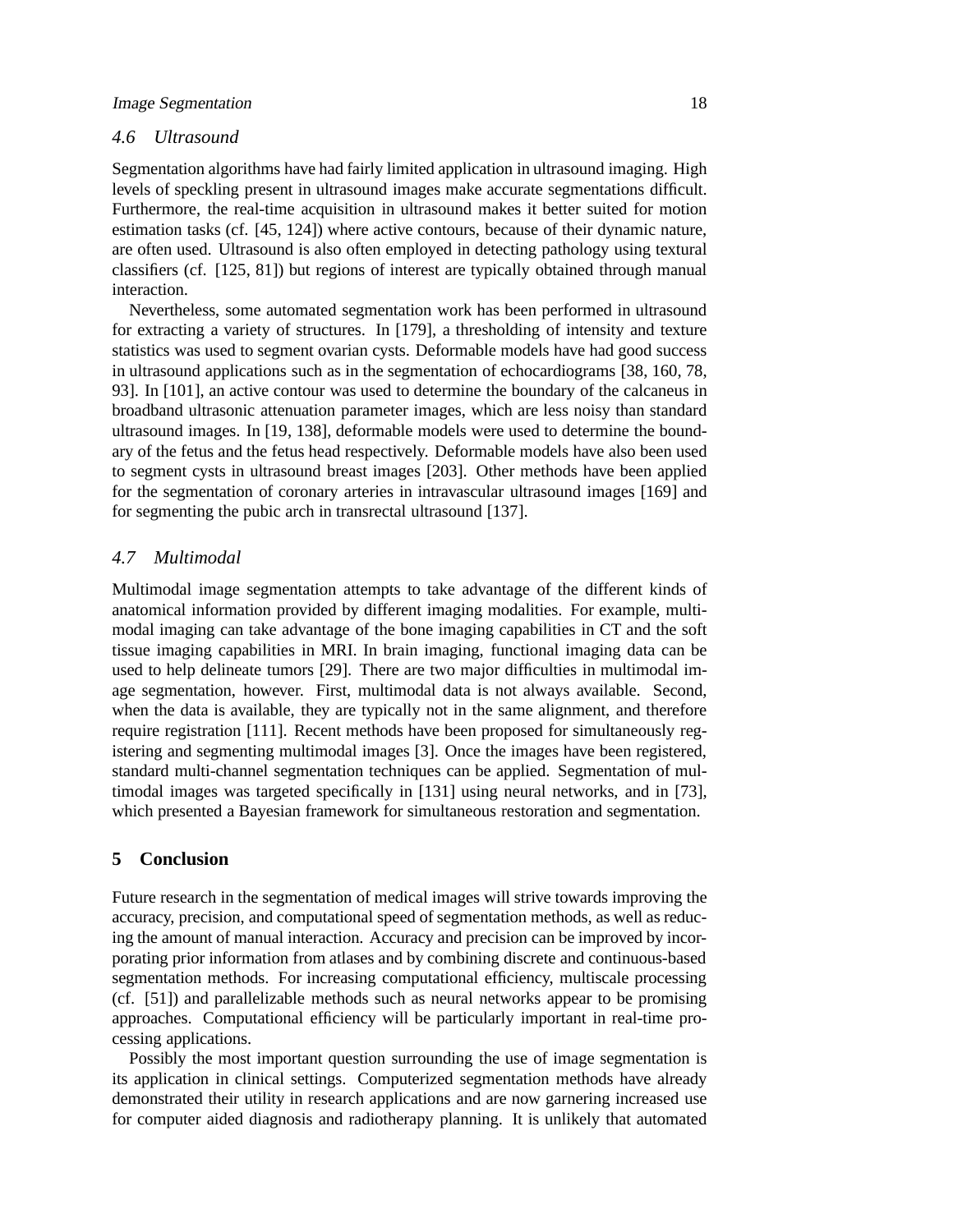segmentation methods will ever replace physicians but they will likely become crucial elements of medical image analysis. Segmentation methods will be particularly valuable in areas such as computer integrated surgery, where visualization of the anatomy is a critical component.

#### *Literature Cited*

- 1. G.B. Aboutanos and B.M. Dawant. Automatic brain segmentation and validation: image-based versus atlas-based deformable models. In *Medical Imaging, SPIE Proc.*, volume 3034, pages 299–310, 1997.
- 2. L.K. Arata, A.P. Dhawan, J.P. Broderick, M.F. Gaskil-Shipley, A.V. Levy, and Nora D. Volkow. Threedimensional anatomical model-based segmentation of MR brain images through principal axes registration. *IEEE T. Biomed. Eng.*, 42:1069–1078, 1995.
- 3. J. Ashburner and K. Friston. Multimodal image coregistration and partitioning– a unified framework. *Neuroimage*, 6:209–217, 1997.
- 4. E.A. Ashton, M.J. Berg, K.J. Parker, J. Weisberg, C.W. Chen, and L. Ketonen. Segmentation and feature extraction techniques, with applications to MRI head studies. *Mag. Res. Med.*, 33:670–677, 1995.
- 5. M.S. Atkins and B.T. Mackiewich. Fully automatic segmentation of the brain in MRI. *IEEE T. Med. Imag.*, 17:98–109, 1998.
- 6. N. Ayache, P. Cinquin, I. Cohen, L. Cohen, F. Leitner, and O. Monga. Segmentation of complex threedimensional medical objects: a challenge and a requirement for computer-assisted surgery planning and performance. In R.H. Taylor, S. Lavallee, G.C. Burdea, and R. Mosges, editors, *Computerintegrated surgery: technology and clinical applications*, pages 59–74. MIT Press, 1996.
- 7. K.T. Bae, M.L. Giger, C. Chen, and C.E. Kahn. Automatic segmentation of liver structure in CT images. *Med. Phys.*, 20:71–78, 1993.
- 8. E. Bardinet, L.D. Cohen, and N. Ayache. Tracking and motion analysis of the left ventricle with deformable superquadrics. *Med. Im. Anal.*, 1:129–149, 1996.
- 9. E. Bardinet, L.D. Cohen, and N. Ayache. A parametric deformable model to fit unstructured 3D data. *Comp. Vis. Im. Understand.*, 71:39–54, 1998.
- 10. J. Besag. On the statistical analysis of dirty pictures. *CVGIP: Im. Understand.*, 57:359–372, 1986.
- 11. J.C. Bezdek, L.O. Hall, and L.P. Clarke. Review of MR image segmentation techniques using pattern recognition. *Med. Phys.*, 20:1033–1048, 1993.
- 12. D.C. Bloomgarden, Z.A. Fayad, V.A. Ferrari, B. Chin, M.G.S.J. Sutton, and L. Axel. Global cardiac function using fast breath-hold MRI: Validation of new acquisition and analysis techniques. *Magnetic Resonance in Medicine*, 37:683–692, 1997.
- 13. M.E. Brandt, T.P. Bohan, L.A. Kramer, and J.M. Fletcher. Estimation of CSF, white and gray matter volumes in hydrocephalic children using fuzzy clustering of MR images. *Computerized Medical Imaging and Graphics*, 18:25–34, 1994.
- 14. B.H. Brinkmann, A. Manduca, and R.A. Robb. Optimized homomorphic unsharp masking for MR grayscale inhomogeneity correction. *IEEE T. Med. Imag.*, 17:161–171, 1998.
- 15. M.S. Brown, M.F. McNitt-Gray, N.J. Mankovich, J.G. Goldin, J. Hiller, et al. Method for segmenting chest CT image data using an anatomical model: preliminary results. *IEEE T. Med. Imag.*, 16:828– 839, 1997.
- 16. M.E. Brummer, R.M. Merseerau, R.L. Eisner, and R.R.J. Lewine. Automatic detection of brain contours in MRI data sets. *IEEE T. Med. Imag.*, 12:153–166, 1993.
- 17. E. Bullmore, M. Brammer, G. Rouleau, B. Everitt, A. Simmons, et al. Computerized brain tissue classification of magnetic resonance images: a new approach to the problem of partial volume artifact. *Neuroimage*, 2:133–147, 1995.
- 18. V. Caselles, F. Catte, T. Coll, and F. Dibos. A geometric model for active contours. *Numerische Mathematik*, 66:1–31, 1993.
- 19. V. Caselles, R. Kimmel, and G. Sapiro. Geodesic active contours. *Int. J. Comp. Vision*, 22:61–79, 1997.
- 20. V. Chalana and Y. Kim. A methodology for evaluation of boundary detection algorithms on medical images. *IEEE T. Med. Imag.*, 16:642–652, 1997.
- 21. E.L. Chaney and S.M. Pizer. Defining anatomical structures from medical images. *Seminars in Radiation Oncology*, 2:215–225, 1992.
- 22. C.H. Chen and G.G. Lee. On digital mammogram segmentation and microcalcification detection using multiresolution wavelet analysis. *Graph. Mod. Im. Proc.*, 59:349–364, 1997.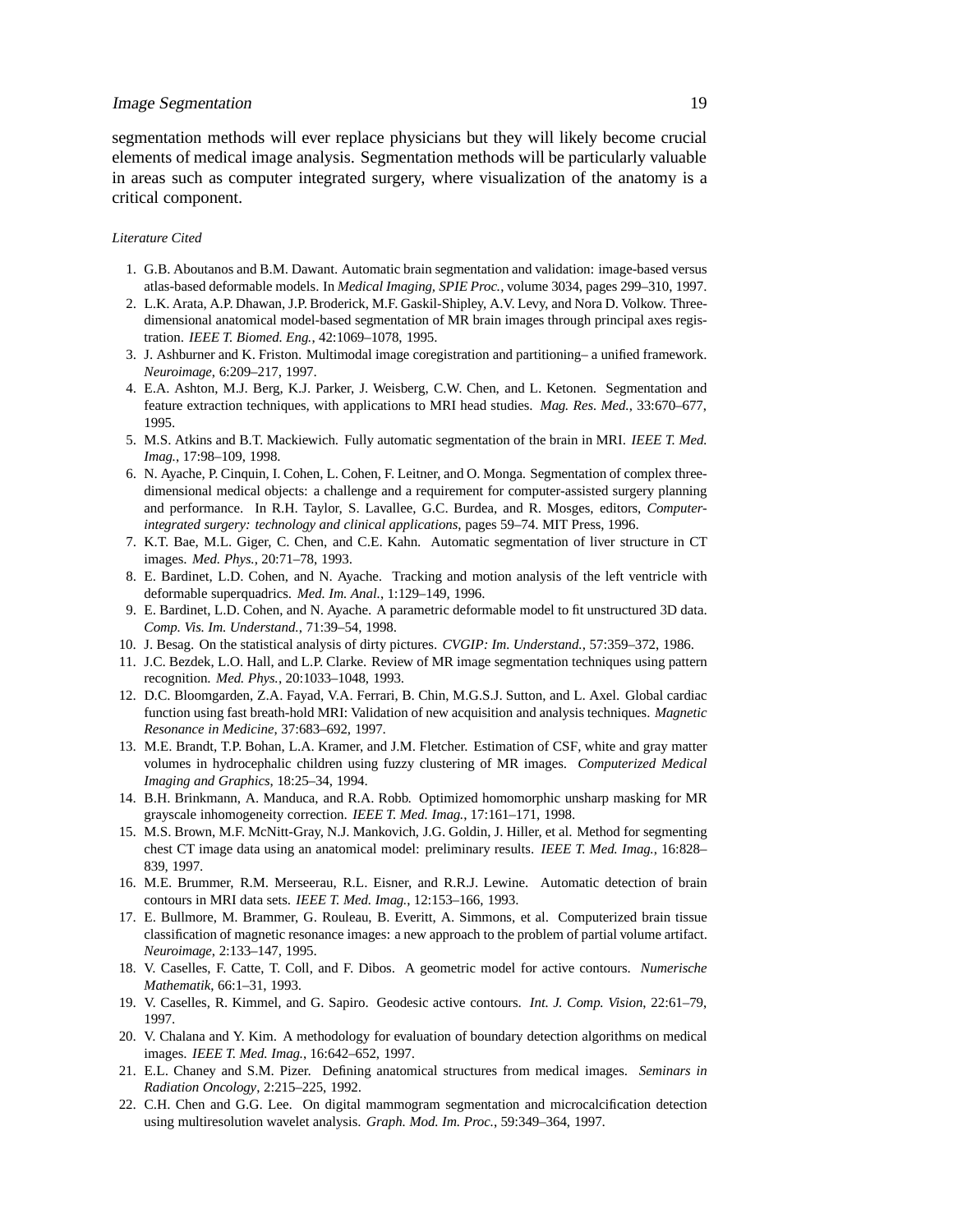- 23. H. Cheng, Y.M. Lui, and R.I. Freimanis. A novel approach to microcalcification detection using fuzzy logic technique. *IEEE T. Med. Imag.*, 17:442–450, 1998.
- 24. H.S. Choi, D.R. Hanynor, and Y. Kim. Partial volume tissue classification of multichannel magnetic resonance images— a mixel model. *IEEE T. Med. Imag.*, 10:395–407, 1991.
- 25. S.M. Choi, J.E. Lee, J. Kim, and M.H. Kim. Volumetric objection reconstruction using the 3D-MRF model-based segmentation. *IEEE T. Med. Imag.*, 16:887–892, 1997.
- 26. G.E. Christensen, S.C. Joshi, and M.I. Miller. Volumetric transformation of brain anatomy. *IEEE T. Med. Imag.*, 16:864–877, 1997.
- 27. J.W. Clark. Neural network modelling. *Phys. Med. Biol.*, 36:1259–1317, 1991.
- 28. M.C. Clark, L.O. Hall, D.B. Goldgof, L.P. Clarke andR.P. Velthuizen, and M.S. Silbiger. MRI segmentation using fuzzy clustering techniques. *IEEE Eng. Med. Biol.*, pages 730–742, Nov/Dec 1994.
- 29. L.P. Clarke, R.P. Velthuizen, M.A. Camacho, J.J. Heine, M. Vaidyanathan, et al. MRI segmentation: methods and applications. *Mag. Res. Imag.*, 13:343–368, 1995.
- 30. L.P. Clarke, R.P. Velthuizen, S. Phuphanich, J.D. Schellenberg, J.A. Arrington, and M. Silbiger. MRI: stability of three supervised segmentation techniques. *Mag. Res. Imag.*, 11:95–106, 1993.
- 31. H.E. Cline, D.R. Thedens, P. Irarazaval, C.H. Meyer, B.S. Hu, D.G. Nishimura, and S. Ludke. 3-D MR coronary artery segmentation. *Mag. Res. Med.*, 40:697–702, 1998.
- 32. G. Cohen, N.C. Andreasen, R. Alliger, S. Arndt, J. Kuan, W.T.C. Yuh, and J. Er. Segmentation techniques for the classification of brain tissue using magnetic resonance imaging. *Psychiat.. Res.: Neuroimaging*, 45:33–51, 1992.
- 33. L.D. Cohen. On active contour models and balloons. *CVGIP: Image Understand.*, 53:211–218, 1991.
- 34. G.B. Coleman and H.C. Andrews. Image segmentation by clustering. *Proc. IEEE*, 5:773–785, 1979.
- 35. D.L. Collins, C.J. Holmes, T.M. Peters, and A.C. Evans. Automatic 3-D model-based neuroanatomical segmentation. *Human Brain Mapping*, 3:190–208, 1995.
- 36. D.L. Collins, A.P. Zijdenbos, V. Kollokian, J.G. Sled, N.J. Kabani, et al. Design and construction of a realistic digital brain phantom. *IEEE T. Med. Imag.*, 17:463–468, 1998.
- 37. B.R. Condon, J. Patterson, et al. Image non-uniformity in magnetic resonance imaging: its magnitude and methods for its correction. *The British Journal of Radiology*, 60:83–87, 1989.
- 38. G. Coppini, R. Poli, and G. Valli. Recovery of the 3-D shape of the left ventricle from echocardiographic images. *IEEE T. Med. Imag.*, 14:301–317, 1995.
- 39. C. Davatzikos. Spatial normalization of 3D images using deformable models. *J. Comp. Assist. Tom.*, 20:656–665, 1996.
- 40. C. Davatzikos and R.N. Bryan. Using a deformable surface model to obtain a shape representation of the cortex. *IEEE T. Med. Imag.*, 15:785–795, 1996.
- 41. C. Davatzikos, M. Vaillant, S. Resnick, J. L. Prince, S. Letovsky, and R. N. Bryan. A computerized method for morphological analysis of the corpus callosum. *J. Comp. Assist. Tom.*, 20:88–97, 1996.
- 42. J.W. Davenport, J.C. Bezdek, and R.J. Hathaway. Parameter estimation for finite mixture distributions. *Comput. Math. Applic.*, 15:810–828, 1988.
- 43. B.M. Dawant, A.P. Zijidenbos, and R.A. Margolin. Correction of intensity variations in MR images for computer-aided tissue classification. *IEEE T. Med. Imag.*, 12:770–781, 1993.
- 44. R. Deklerck, J. Cornelis, and M. Bister. Segmentation of medical images. *Im. Vis. Comp.*, 11:486– 503, 1993.
- 45. J.M.B. Dias and J.M.N. Leitao. Wall position and thickness estimation from sequences of echocardiographic images. *IEEE T. Med. Imag.*, 15:25–38, 1996.
- 46. J.C. Dunn. A fuzzy relative of the ISODATA process and its use in detecting compact well-sparated clusters. *Journal of Cybernetics*, 3:32–57, 1973.
- 47. N. Ezquerra, S. Capell, L. Klein, and P. Duijves. Model-guided labeling of coronary structure. *IEEE T. Med. Imag.*, 17:429–441, 1998.
- 48. M.A.T. Figueiredo and J.M.N. Leitao. A nonsmoothing approach to the estimation of vessel contours in angiograms. *IEEE T. Med. Imag.*, 14:162–172, 1995.
- 49. E.K. Fishman, B.S. Kuszyk, D.G. Heath, L.M. Gao, and B. Cabral. Surgical planning for liver resection. *Computer*, 29:64–73, 1996.
- 50. L.M. Fletcher, J.B. Barsotti, and J.P. Hornak. A multispectral analysis of brain tissues. *Magn. Reson. Med.*, 29:623–630, 1993.
- 51. C.H. Fosgate, H. Krim, W.W. Irving, W.C. Karl, and A.S. Willsky. Multiscale segmentation and anomaly enhancement of SAR imagery. *IEEE T. Image Process.*, 6:7–20, 1997.
- 52. Y. Ge, J.M. Fitzpatrick, B.M. Dawant, J. Bao, R.M. Kessler, and R. Margolin. Accurate localization of cortical convolutions in MR brain images. *IEEE T. Med. Imag.*, 15:418–428, 1996.
- 53. E. Gelenbe, Y. Feng, and K.R.R. Krishnan. Neural network methods for volumetric magnetic reso-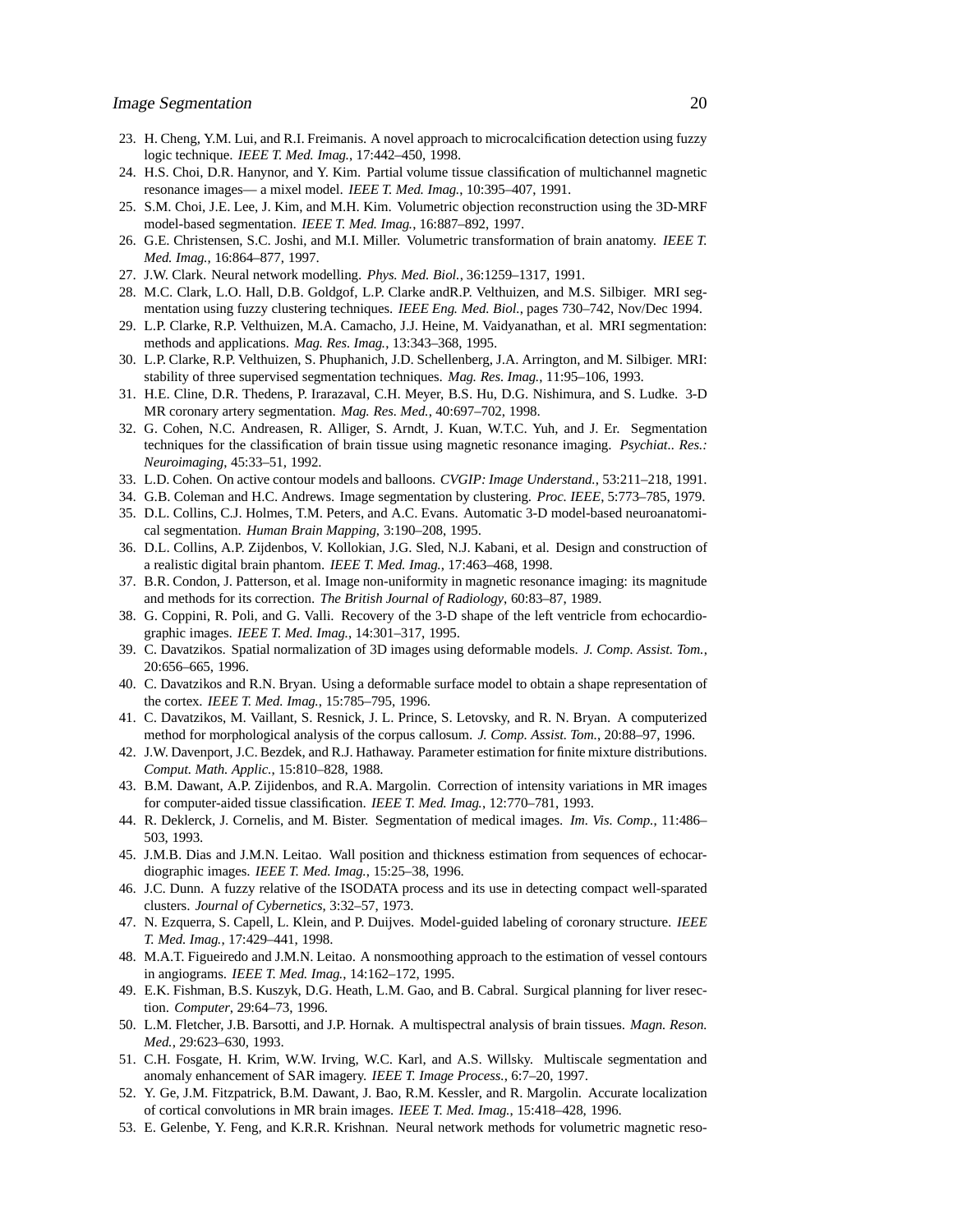nance imaging of the human brain. *Proc. IEEE*, 84:1488–1496, 1996.

- 54. S. Geman and D. Geman. Stochastic relaxation, Gibbs distrutions, and the Bayesian restoration of images. *IEEE T. Patt. Anal. Mach. Intel.*, PAMI-6:721–741, 1984.
- 55. G. Gerig, J. Martin, R. Kikinis, O. Kubler, M. Shenton, and F.A. Jolesz. Unsupervised tissue type segmentation of 3D dual-echo MR head data. *Im. Vis. Comp.*, 29:100–132, 1985.
- 56. A. Ghanei, H. Soltanian-Zadeh, and J.P. Windham. A 3D deformable surface model for segmentation of objects from volumetric data in medical images. *Computers in Biology and Medicine*, 28:239–253, 1998.
- 57. P. Gibbs, D.L. Buckley, S.J. Blackband, and A. Horsman. Tumour volume detection from MR images by morphological segmentation. *Phys. Med. Biol.*, 41:2437–2446, 1996.
- 58. A.F. Goldszal, C. Davatzikos, D.L. Pham, M.X.H. Yan, R.N. Bryan, and S.M. Resnick. An image processing system for qualitative and quantitative volumetric analysis of brain images. *Journal of Computer Assisted Tomography*, 22:827–837, 1998.
- 59. R.C. Gonzalez and R.E. Woods. *Digital Image Processing*. Addison-Wesley, 1992.
- 60. C.L. Gordon, C.E. Webber, J.D. Adachi, and N. Christoforou. In vivo assessment of trabecular bone structure at the distal radius from high-resolution computed tomography images. *Phys. Med. Biol.*, 41:495–508, 1996.
- 61. W.E.L. Grimson, G.J. Ettinger, T. Kapur, M.E. Leventon, W.M. Wells, et al. Utilizing segmented MRI data in image-guided surgery. *Int. J. Patt. Rec. Art. Intel.*, 11:1367–1397, 1997.
- 62. R. Guillemaud and M. Brady. Estimating the bias field of MR images. *IEEE T. Med. Imag.*, 16:238– 251, 1997.
- 63. R. Gupta and P.E. Undrill. The use of texture analysis to delineate suspicious masses in mammograhy. *Phys. Med. Biol.*, 40:835–855, 1995.
- 64. L.O. Hall, A.M. Bensaid, L.P. Clarke, R.P. Velthuizen, M.S. Silbiger, and J.C. Bezdek. A comparison of neural network and fuzzy clustering techniques in segmenting magnetic resonance images of the brain. *IEEE T. Neural Networks*, 3:672–682, 1992.
- 65. P. Hall, M. Ngan, and P. Andreae. Reconstruction of vascular networks using three-dimensional models. *IEEE T. Med. Imag.*, 16:919–929, 1997.
- 66. R.M. Haralick and L.G. Shapiro. Image segmentation techniques. *Comput. Vis. Graph. Im. Proc.*, 29:100–132, 1985.
- 67. G.J. Harris, P.E. Barta, L.W. Peng, et al. MR volume segmentation of gray matter and white matter using manual thresholding: dependence on image brightness. *Am. J. Neuroradiol.*, 15:225–230, 1994.
- 68. S. Haykin. *Neural networks: a comprehensive foundation*. Macmillan College, New York, 1994.
- 69. T.J. Hebert. Fast iterative segmentation of high resolution medical images. *IEEE T. Nucl. Sci.*, 44:1363–1367, 1997.
- 70. K. Held, E.R. Kops, B.J. Krause, W.M. Wells, R. Kikinis, et al. Markov random field segmentation of brain MR images. *IEEE T. Med. Imag.*, 16(6), 1997.
- 71. R.C. Herndon, J.L. Lancaster, A.W. Toga, and P.T. Fox. Quantification of white matter and gray matter volumes from T1 parametric images using fuzzy classifiers. *J. Mag. Res. Imag.*, 6:425–435, 1996.
- 72. K.H. Hohne and W.A. Hanson. Interactive 3-D segmentation of MRI and CT volumes using morphological operations. *J. Comp. Assist. Tom.*, 16:285–294, 1992.
- 73. M.A. Hurn, K.V. Mardia, T.J. Hainsworth, J. Kirkbride, and E. Berry. Bayesian fused classification of medical images. *IEEE T. Med. Imag.*, 15:850–858, 1996.
- 74. N. Ibrahim, H. Fujita, T. Hara, and T. Endo. Automated detection of clustered microcalcifications on mammograms: CAD system application to MIAS database. *Phys. Med. Biol.*, 42:2577–2589, 1997.
- 75. A.K. Jain and R.C. Dubes. *Algorithms for clustering data*. Prentice Hall, 1988.
- 76. B. Johnston, M.S. Atkins, B. Mackiewich, and M. Anderson. Segmentation of multiple sclerosis lesions in intensity corrected multispectral MRI. *IEEE T. Med. Imag.*, 15:154–169, 1996.
- 77. M. Joliot and B.M. Mazoyer. Three-dimensional segmentation and interpolation of magnetic resonance brain images. *IEEE T. Med. Imag.*, 12:269–277, 1993.
- 78. T.N. Jones and D.N. Metaxas. Segmentation using deformable models with affinity-based localization. *Lecture Notes in Computer Science*, 1205:53–52, 1997.
- 79. S.C. Joshi, M.I. Miller, and U. Grenander. On the geometry and shape of brain sub-manifolds. *Int. J. Patt. Rec. Art. Intel.*, 11:1317–1343, 1997.
- 80. V. Juhan, B. Nazarian, K. Malkani, R. Bulot, J.M. Bartoli, and J. Sequeira. Geometrical modelling of abdominal aortic aneurysms. *Lecture Notes in Computer Science*, 1205:243–242, 1997.
- 81. Y.M. Kadah, A.A. Farag, J.M. Zurada, A.M. Badawi, and A.M. Youssef. Classification algorithms for quantitative tissue characterization of diffuse liver disease from ultrasound images. *IEEE T. Med.*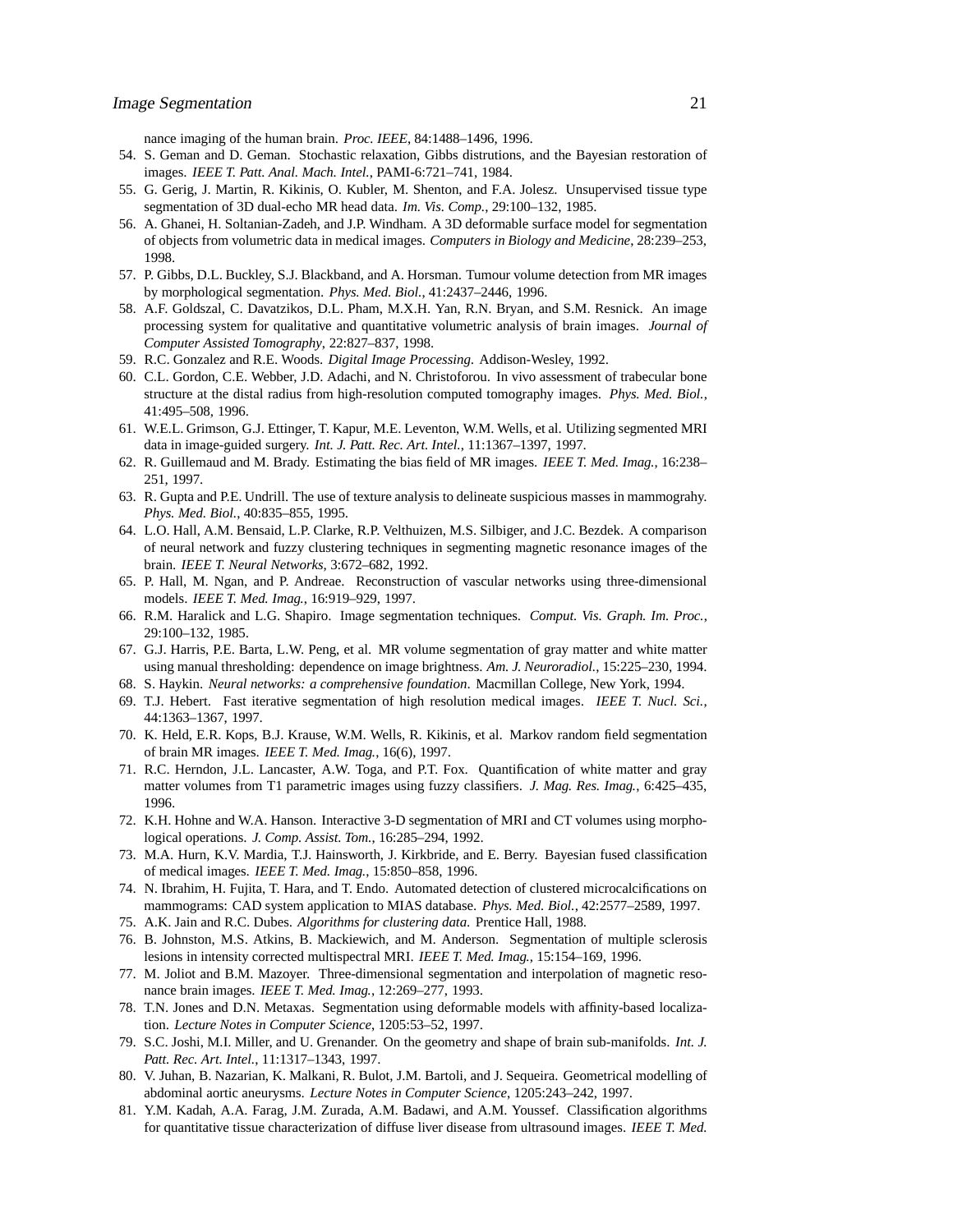*Imag.*, 15:466–478, 1996.

- 82. M. Kallergi, K. Woods, L.P. Clarke, W. Qian, and R.A. Clark. Image segmentation in digital mammography: comparison of local thresholding and region growing algorithms. *Comput. Med. Im. Graph.*, 16:323–331, 1992.
- 83. M. Kamber, R. Shinghal, D.L. Collins, G.S. Francis, and A.C. Evans. Model-based 3-D segmentation of multiple sclerosis lesions in magnetic resonance brain images. *IEEE T. Med. Imag.*, 14:442–453, 1995.
- 84. T. Kapur, E. Grimson, W. Wells, and R. Kikinis. Segmentation of brain tissue from magnetic resonance images. *Med. Im. Anal.*, 1:109–127, 1996.
- 85. T. Kapur, W.E.L. Grimson, R. Kikinis, and W.M. Wells. Enhanced spatial priors for segmentation of magnetic resonance imagery. In *Proc. 1st Int. Conf. Med. Im. Comput. Comp. Assist. Interven. (MICCAI98)*, pages 457–468, 1998.
- 86. N. Karssemeijer. Automated classification of parenchymal patterns in mammograms. *Phys. Med. Biol.*, 43:365–389, 1998.
- 87. M. Kass, A. Witkin, and D. Terzopoulos. Snakes: Active contour models. *Int. J. Comp. Vision*, 1:321–331, 1988.
- 88. J. Kaufhold, M. Schneider, A.S. Willsky, and W.C. Karl. A statistical method for efficient segmentation of MR imagery. *Int. J. Patt. Rec. Art. Intel.*, 11:1213–1231, 1997.
- 89. N. Khaneja, M.I. Miller, and U. Grenander. Dynamic programming generation of curves on brain surfaces. *IEEE T. Patt. Anal. Mach. Intel.*, 20:1260–1265, 1998.
- 90. V.S. Khoo, D.P. Dearnaley, D.J. Finnigan, A. Padhani, S.F. Tanner, and M.O. Leach. Magnetic resonance imaging (MRI): considerations and applications in radiotheraphy treatment planning. *Radiother. Oncol.*, 42:1–15, 1997.
- 91. M.I. Kohn, N.K. Tanna, G.T. Herman, S.M. Resnick, et al. Analysis of brain and cerebrospinal fluid volumes with MR imaging. *Radiology*, 178:115–122, 1991.
- 92. A. Koivula, J. Alakuijala, and O. Tervonen. Image feature based automatic correction of lowfrequency spatial intensity variations in MR images. *Mag. Res. Imag.*, 15:1167–1175, 1997.
- 93. D. Kucera and R.W. Martin. Segmentation of sequences of echocardiographic images using a simplified 3D active contour model with region based external forces. *Comput. Med. Im. Graph.*, 21:1–21, 1997.
- 94. M.A. Kupinski and M.L. Giger. Automated seeded lesion segmentation on digital mammograms. *IEEE T. Med. Imag.*, 17:510–517, 1998.
- 95. D.H. Laidlaw, K.W. Fleischer, and A.H. Barr. Partial-volume bayesian classification of material mixtures in MR volume data using voxel histograms. *IEEE T. Med. Imag.*, 17:98–107, 1998.
- 96. J.L. Lancaster, L.H. Rainey, J.L. Summerlin, C.S. Freitas, P.T. Fox, A.C. Evans, A.W. Toga, and J.C. Mazziotta. Automated labeling of the human brain: A preliminary report on the development and evaluation of a forward-transform method. *Human Brain Mapping*, 5:238–242, 1997.
- 97. D.A. Langan, J.W. Modestino, and J. Zhang. Cluster validation for unsupervised stochastic modelbased image segmentation. *IEEE T. Im. Process.*, 7:180–195, 1998.
- 98. S.M. Larie and S.S. Abukmeil. Brain abnormality in schizophrenia: a systematic and quantitative review of volumetric magnetic resonance imaging studies. *J. Psych.*, 172:110–120, 1998.
- 99. C. Lee, S. Hun, T.A. Ketter, and M. Unser. Unsupervised connectivity-based thresholding segmentation of midsaggital brain MR images. *Comput. Biol. Med.*, 28:309–338, 1998.
- 100. S.K. Lee and M.W. Vannier. Post-acquisition correction of MR inhomogeneities. *Mag. Res. Med.*, 36:276–286, 1996.
- 101. F. Lefebvre, G.Berger, and P. Laugier. Automatic detection of the boundary of the calcaneus from ultrasound parametric images using an active contour model: clinical assessment. *IEEE T. Med. Imag.*, 17:45–52, 1998.
- 102. Tianhu Lei and Wilfred Sewchand. Statistical approach to X-Ray CT imaging and its applications in image analysis – part II: A new stochastic model-based image segmentation technique for X-Ray CT image. *IEEE T. Med. Imag.*, 11(1):62–69, 1992.
- 103. H. Li, R. Deklerck, B. De Cuyper, A. Hermanus, E. Nyssen, and J. Cornelis. Object recognition in brain CT-scans: knowledge-based fusion of data from multiple feature extractors. *IEEE T. Med. Imag.*, 14:212–229, 1995.
- 104. H.D. Li, M. Kallergi, L.P. Clarke, V.K. Jain, and R.A. Clark. Markov random field for tumor detection in digital mammagraphy. *IEEE T. Med. Imag.*, 14:565–576, 1995.
- 105. S.Z. Li. *Markov random field modeling in computer vision*. Springer, 1995.
- 106. Z. Liang. Tissue classification and segmentation of MR images. *IEEE Eng. Med. Biol.*, pages 81–85, 1993.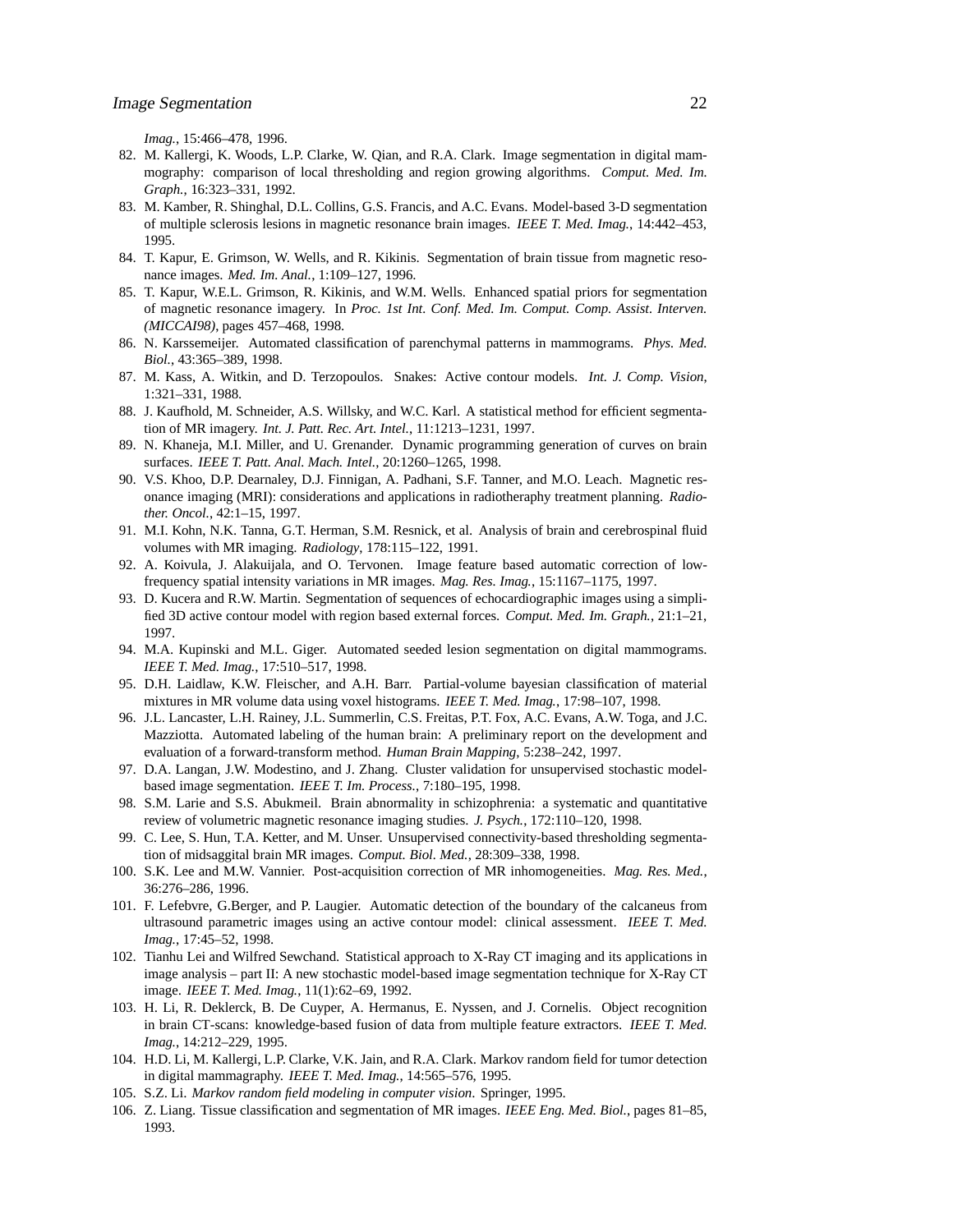- 107. Z. Liang, J.R. MacFall, and D.P. Harrington. Parameter estimation and tissue segmentation from multispectral MR images. *IEEE T. Med. Imag.*, 13:441–449, 1994.
- 108. K.O. Lim and A. Pfefferbaum. Segmentation of MR brain images into cerebrospinal fluid and white and gray matter. *J. Comp. Assist. Tom.*, 13:588–593, 1989.
- 109. Q. Long, X.Y. Xu, M.W. Collins, M. Bourne, and T.M. Griffith. Magnetic resonance image processing and structured grid generation of a human abdominal bifurcation. *Computer Methods and Programs in Biomedicine*, 56:249–259, 1998.
- 110. A. Macovski. *Medical imaging systems*. Prentice-Hall, 1983.
- 111. J.B.A. Maintz and M.A. Viergever. A survey of medical image registration. *Med. Im. Anal.*, 2:1–36, 1998.
- 112. R. Malladi, J.A. Sethian, and B.C. Vemuri. Shape modeling with front propagation: A level set approach. *IEEE T. Patt. Anal. Mach. Intel.*, 17:158–175, 1995.
- 113. R. Malladi, J.A. Sethian, and B.C. Vemuri. A fast level set based algorithm for topology-independent shape modeling. *Journal of Mathematical Imaging and Vision*, 6:269–289, 1996.
- 114. J.F. Mangin, V. Frouin, I. Bloch, J. Regis, and J. Lopez-Krahe. From 3D magnetic resonance images to structural representations of the cortex topography using topology preserving deformations. *J. Math. Imag. Vis.*, 5:297–318, 1995.
- 115. I.N. Manousakas, P.E. Undrill, G.G. Cameron, and T.W. Redpath. Split-and-merge segmentation of magnetic resonance medical images: performance evaluation and extension to three dimensions. *Comput. Biomed. Res.*, 31:393–412, 1998.
- 116. M.J. McAuliffe, D. Eberly, D.S. Fritsch, E.L. Chaney, and S.M. Pizer. Scale-space boundary evolution initialized by cores. *Lecture Notes in Computer Science*, 1131:173–172, 1996.
- 117. T. McInerney and D. Terzopoulos. A dynamic finite element surface model for segmentation and tracking in multidimensional medical images with application to cardiac 4D image analysis. *Comput. Med. Im. Graph.*, 19:69–83, 1995.
- 118. T. McInerney and D. Terzopoulos. Topologically adaptable snakes. In *Proc. Fifth Int. Conf. Comp. Vis.*, pages 840–845, 1995.
- 119. T. McInerney and D. Terzopoulos. Deformable models in medical image analysis: a survey. *Med. Im. Anal.*, 1:91–108, 1996.
- 120. T. McInerney and D. Terzopoulos. Medical image segmentation using topologically adaptable surfaces. *Lecture Notes in Computer Science*, 1205:23–22, 1997.
- 121. M.F. McNitt-Gray, H.K. Huang, and J.W. Sayre. Feature selection in the pattern classification problem of digital chest radiograph segmentation. *IEEE T. Med. Imag.*, 14:537–547, 1995.
- 122. W. Menhardt and K. Schmidt. Computer vision on magnetic resonance images. *Patt. Rec. Let.*, 8:73–85, 1988.
- 123. C.R. Meyer, H.B. Peyton, and J. Pipe. Retrospective correction of intensity inhomogeneities in MRI. *IEEE T. Med. Imag.*, 14:36–41, 1995.
- 124. I. Mikic, S. Krucinski, and J.D. Thomas. Segmentation and tracking in echocardiographic sequences: active contours guided by optical flow estimates. *IEEE T. Med. Imag.*, 17:274–284, 1998.
- 125. A. Mojsilovic, M.V. Popovic, A.N. Neskovic, and A.D. Popovicq. Wavelet image extension for analysis and classifcation of infarcted myocardial tissue. *IEEE T. Biomed. Eng.*, 44:856–866, 1997.
- 126. R. Momenan, D. Hommer, R. Rawlings, U. Rutimann, M. Kerich, and D. Rio. Intensity-adaptive segmentation of single-echo T1-weighted magnetic resonance images. *Human Brain Mapping*, 5:194– 205, 1997.
- 127. J. Montagnat and H. Delingette. Volumetric medical images segmentation using shape constrained deformable models. *Lecture Notes in Computer Science*, 1205:13–12, 1997.
- 128. H.W. Muller-Gartner, J.M. Links, et al. Measurement of radiotracer concentration in brain gray matter using positron emission tomography: MRI-based correction for partial volume effects. *J. Cereb. Blood Flow Metab.*, 12:571–583, 1992.
- 129. A. Neumann and C. Lorenz. Statistical shape model based segmentation of medical images. *Comput. Med. Im. Graph.*, 22:133–143, 1998.
- 130. L. Nocera and J.C. Gee. Robust partial volume tissue classification of cerebral MRI scans. In *Proc. of the SPIE Medical Imaging '97: Image Processing*, pages 550–560, 1997.
- 131. M. Ozkan, B.M. Dawant, and R.J. Micunas. Neural-network based segmentation of multi-modal medical images: a comparative and prospective study. *IEEE T. Med. Imag.*, 12:534–544, 1993.
- 132. N.R. Pal and S.K. Pal. A review on image segmentation techniques. *Patt. Rec.*, 26:1277–1294, 1993.
- 133. T.N. Pappas. An adaptive clustering algorithm for image segmentation. *IEEE T. Signal Process.*, 40:901–914, 1992.
- 134. J.M. Pardo, D.Cabello, and J.Heras. A snake for model-based segmentation of biomedical images.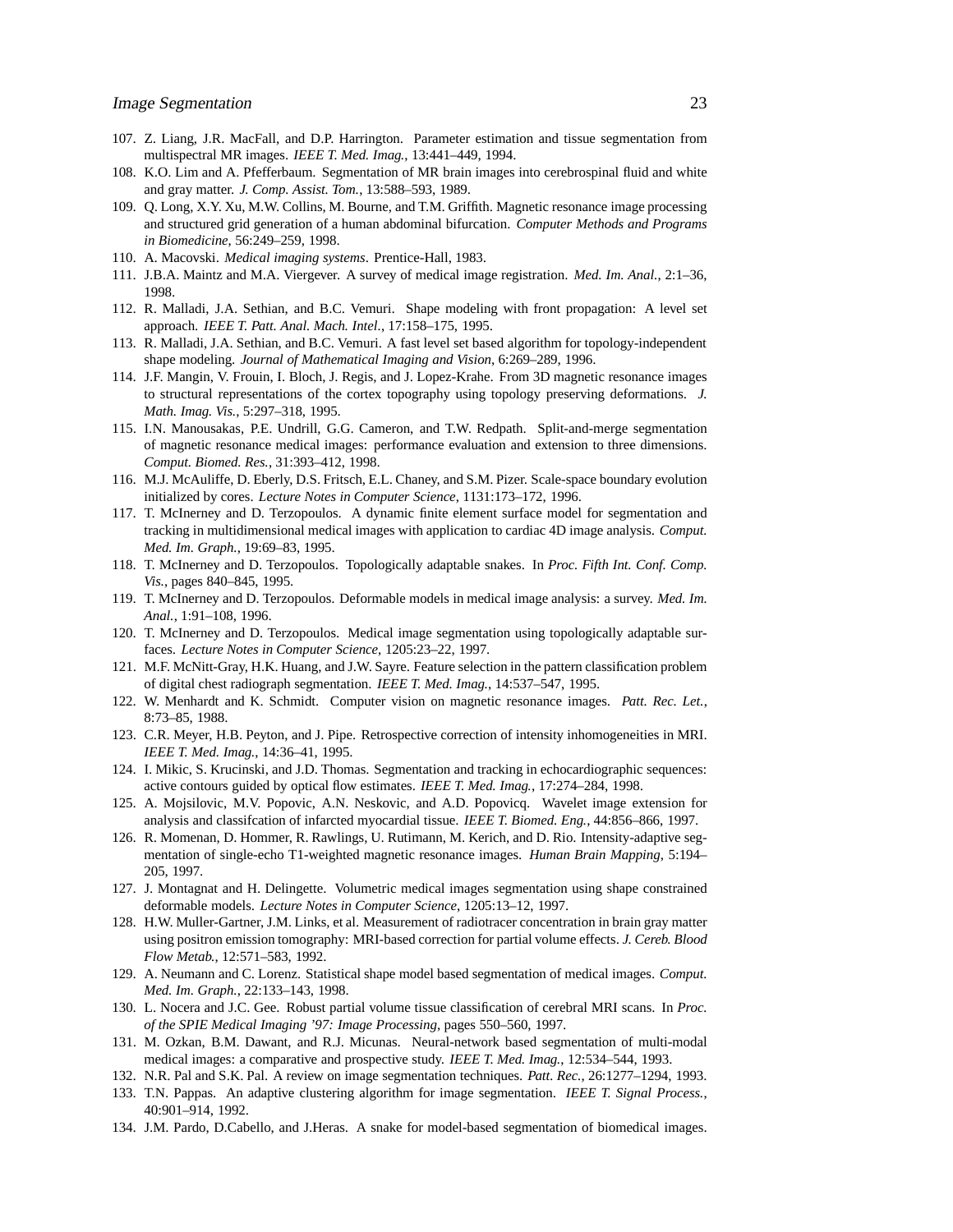*Patt. Rec. Let.*, 18:1529–1538, 1997.

- 135. J.M. Pardo-Lopez, D. Cabello, J. Heras, and J. Couceiro. A Markov random field model for bony tissue classification. *Comput. Med. Im. Graph.*, 22:169–178, 1998.
- 136. W. Park, E.A. Hoffman, and M. Sonka. Segmentation of intrathoracic airway trees: a fuzzy logic approach. *IEEE T. Med. Imag.*, 17:489–497, 1998.
- 137. S.D. Pathak, P.D. Grimm, V. Chalana, and Y. Kim. Pubic arch detection in transrectal ultrasound guided prostate cancer therapy. *IEEE T. Med. Imag.*, 17:762–771, 1998.
- 138. S.D. Pathak, V.Chalana, and Y.M. Kim. Interactive automatic fetal head measurements from ultrasound images using multimedia computer technology. *Ultrasound in Medicine and Biology*, 23:665– 673, 1997.
- 139. T.M. Peters, D.L Collins, and A.C. Evans. Image segmentation and 3-D applications. In *The Physics of MRI: 1992 AAPM Summer School Proceedings*, pages 607–646, 1993.
- 140. D.L. Pham and J.L. Prince. An adaptive fuzzy c-means algorithm for image segmentation in the presence of intensity inhomogeneities. *Patt. Rec. Let.*, pages 57–68, 1999.
- 141. D.L. Pham, J.L. Prince, A.P. Dagher, and C. Xu. An automated technique for statistical characterization of brain tissues in magnetic resonance imaging. *Int. J. Patt. Rec. Art. Intel.*, 11(8):1189–1211, 1997.
- 142. H.H. Pien, M. Desai, and J. Shah. Segmentation of MR images using curve evolution and prior information. *Int. J. Patt. Rec. Art. Intel.*, 11:1233–1245, 1997.
- 143. S. Pohlman, K.A. Powell, N.A. Obuchowski, W.A. Chilcote, and S. Grundfest-Broniatowski. Quantitative classification of breast tumores in digitzed mamograms. *Med. Phys.*, 23:1337–1345, 1996.
- 144. W.E. Polakowski, D.A. Cournoyer, SK. Rogers, M.P. DeSimio, D.W. Ruck, J.W. Hoffmeister, and R.A. Raines. Computer-aided breast cancer detection and daignosis of masses using difference of Gaussians and derivative-based feature saliency. *IEEE T. Med. Imag.*, 16:811–819, 1997.
- 145. C.S. Poon and M. Braun. Image segmentation by a deformable contour model incorporating region analysis. *Physics in Medicine and Biology*, 42:1833–1841, 1997.
- 146. C.E. Priebe, D.J. Marchette, and G.W. Rogers. Segmentation of random fields via borrowed strength density estimation. *IEEE T. Patt. Anal. Mach. Intel.*, 19:494–499, 1997.
- 147. J.L. Prince, Q. Tan, and D. Pham. Optimization of MR pulse sequences for Bayesian image segmentation. *Med. Phys.*, 22:1651–1656, 1995.
- 148. J. Rademacher, A.M Galaburda, D.N. Kennedy, P.A. Filipek, and V.S. Caviness. Human cerebral cortex: localization, parcellation and morphometry with magnetic resonance imaging. *J. Cog. Neuro.*, 4:352–374, 1992.
- 149. J.C. Rajapakse, J.N. Giedd, and J.L. Rapoport. Statistical approach to segmentation of single-channel cerebral MR images. *IEEE T. Med. Imag.*, 16:176–186, 1997.
- 150. J.C. Rajapakse and F. Kruggel. Segmentation of MR images with intensity inhomogeneities. *Im. Vis. Comp.*, 16:165–180, 1998.
- 151. N.C. Andreasen R. Rajarethinam, T. Cizadlo, et al. Automatic atlas-based volume estimation of human brain regions from MR images. *J. Comp. Assist. Tom.*, 20:98–106, 1996.
- 152. W.E. Reddick, J.O. Glass, E.N. Cook, T.D. Elkin, and R.J. Deaton. Automated segmentation and classification of multispectral magnetic resonance images of brain using artificail neural networks. *IEEE T. Med. Imag.*, 16:911–918, 1997.
- 153. T.R. Reed and J.M. Hans Du Buf. A review of recent texture segmentation and feature extraction tecniques. *CVGIP: Im. Understand.*, 57:359–372, 1993.
- 154. A.L. Reiss, J.G. Hennessey, M. Rubin, L. Beach, M.T. Abrams, et al. Reliability and validity of an algorithm for fuzzy tissue segmentation of MRI. *J. Comp. Assist. Tom.*, 22:471–479, 1998.
- 155. P.K. Sahoo, S. Soltani, and A.K.C. Wong. A survey of thresholding techniques. *Comput. Vis. Graph. Im. Proc.*, 41:233–260, 1988.
- 156. S. Sandor and R. Leahy. Surface-based labeling of cortical anatomy using a deformable atlas. *IEEE T. Med. Imag.*, 16:41–54, 1997.
- 157. P. Santago and H.D. Gage. Quantification of MR brain images by mixture density and partial volume modeling. *IEEE T. Med. Imag.*, 12:566–574, 1993.
- 158. P. Santago and H.D. Gage. Statistical models of partial volume effect. *IEEE T. Image Process.*, 4:1531–1540, 1995.
- 159. R.J. Schalkoff. *Pattern recognition: statistical, structural and neural approaches*. John Wiley and Sons, 1992.
- 160. A. Sebbahi, A. Herment, A. deCesare, and E. Mousseaux. Multimodality cardiovascular image segmentation using a deformable contour model. *Comput. Med. Im. Graph.*, 21:79–89, 1997.
- 161. J. Sijbers, P. Scheunders, M. Verhoye, A. Van Der Linden, D. Van Dyck, et al. Watershed-based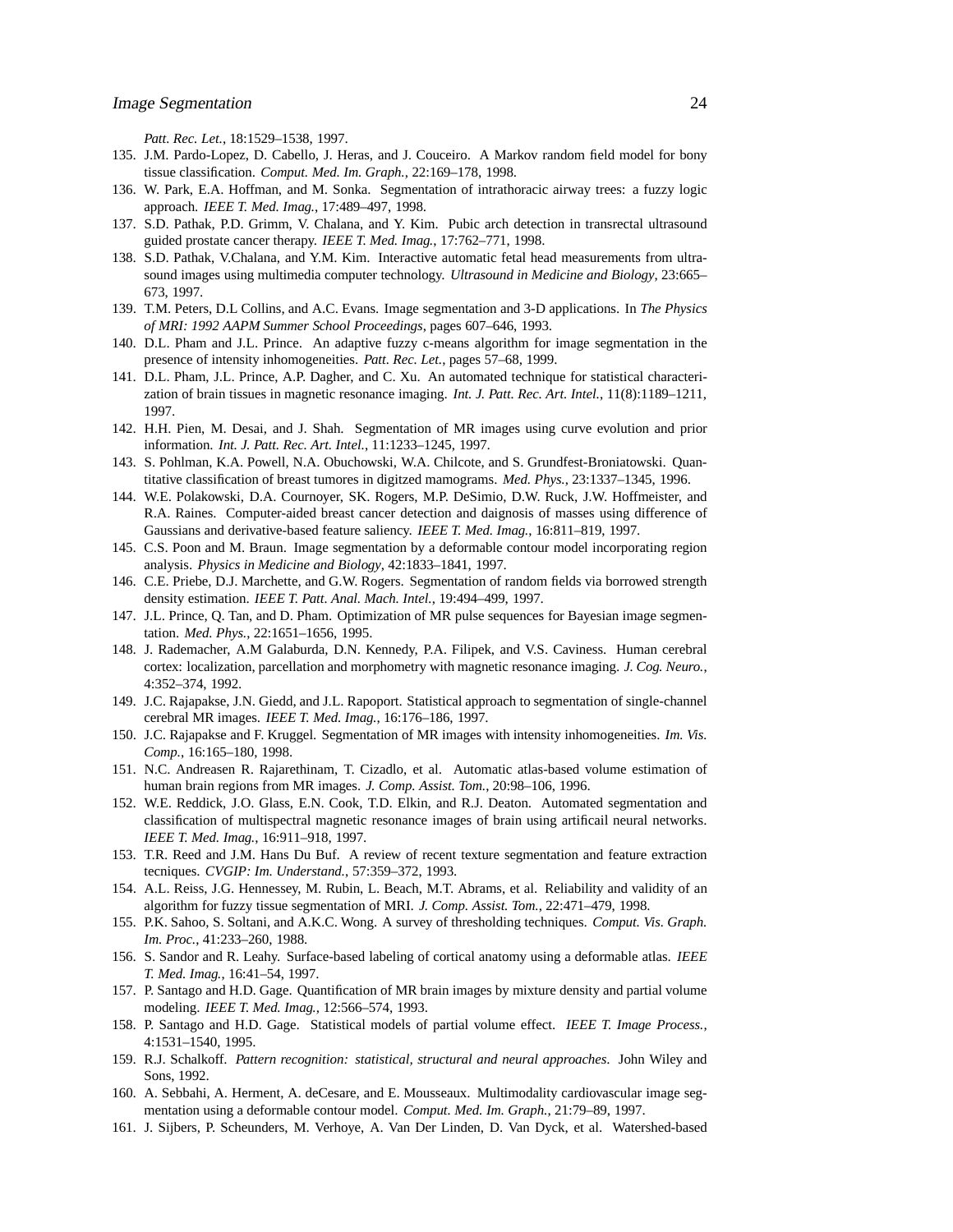segmentation of 3D MR data for volume quantization. *Mag. Res. Imag.*, 15:679–688, 1997.

- 162. A. Simmons, P.S. Tofts, G.J. Barker, and S.R. Arridge. Sources of intensity nonuniformity in spin echo images at 1.5T. *Mag. Res. Med.*, 32:121–128, 1994.
- 163. H.R. Singleton and G.M. Pohost. Automatic cardiac MR image segmentation using edge detection by tissue classification in pixel neighborhoods. *Mag. Res. Med.*, 37:418–424, 1997.
- 164. J.G. Sled and G.B. Pike. Standing-wave and RF penetration artifacts caused by elliptic geometry: an electrodynamic analysis of MRI. *IEEE T. Med. Imag.*, 17:653–662, 1998.
- 165. J.G. Sled, A.P. Zijdenbos, and A.C. Evans. A nonparametric method for automatic correction of intensity nonuniformity in MRI data. *IEEE T. Med. Imag.*, 17:87–97, 1998.
- 166. H. Soltanian-Zadeh, J.P. Windham, and D.J. Peck. Optimal linear transformation for MRI feature extraction. *IEEE T. Med. Imag.*, 15:749–767, 1996.
- 167. M. Sonka, W. Park, and E.A. Hoffman. Rule-based detection of intrathoracic airway trees. *IEEE T. Med. Imag.*, 15:314–326, 1996.
- 168. M. Sonka, M.D. Winniford, and S.M. Collins. Robust simultaneous detection of coronary borders in complex images. *IEEE T. Med. Imag.*, 14:151–161, 1995.
- 169. M. Sonka, X. Zhang, M. Siebes, M.S. Bissing, S.C. DeJong, S.M Collins, and C.R. McKay. Segmentation of intravascular ultrasound images: a knowledge-based approach. *IEEE T. Med. Imag.*, 14:719–732, 1995.
- 170. P. Sprawls. *Physical principles of medical imaging*. Aspen Publishers, 1993.
- 171. R.N. Strickland and H.I. Hahn. Wavelet transforms for detecting microcalcifcations in mammograms. *IEEE T. Med. Imag.*, 15:218–229, 1996.
- 172. P. Suetens, E. Bellon, D. Vandermeulen, M. Smet, G. Marchal, J. Nuyts, and L. Mortelmans. Image segmentation: methods and applications in diagnostic radiology and nuclear medicine. *Eur. J. of Radiology*, 17:14–21, 1993.
- 173. G. Szekely, A. Kelemen, C. Brechbuhler, and G. Gerig. Segmentation of 2-D and 3-D objects from MRI volume data using constrained elastic deformations of flexible Fourier contour and surface models. *Med. Im. Anal.*, 1:19–34, 1996.
- 174. Y.C. Tai, K.P. Lin, M. Dahlbom, and E.J. Hoffman. A hybrid attenuation correction technique to compensate for lung density in 3-D total body PET. *IEEE Trans. on Nuclear Science*, 43:323–330, 1996.
- 175. J. Talairach and P. Tournoux. *Co-Planar Stereotaxic Atlas of the Human Brain. 3-Dimensional Proportional System: An Approach to Cerebral Imaging*. Thieme Medical Publisher, Inc., Stuttgart, NY, 1988.
- 176. P. Taylor. Invited review: computer aids for decision-making in diagnostic radiology— a literature review. *Brit. J. Radiol..*, 68:945–957, 1995.
- 177. H. Tek and B.B. Kimia. Volumetric segmentation of medical images by three-dimensional bubbles. *Comp. Vis. Im. Understand.*, 65:246–258, 1997.
- 178. P.C. Teo, G. Sapiro, and B.A. Wandell. Creating connected representations of cortical gray matter for functional MRI visualization. *IEEE T. Med. Imag.*, 16:852–863, 1997.
- 179. Y. Zimmerand R. Tepper and S. Akselrod. A two-dimensional extension of minimum cross entropy thresholding for the segmentation of ultrasound images. *Ultrasound Med. Biol.*, 22:1183–1190, 1996.
- 180. D. Terzopoulos and R. Szeliski. Tracking with Kalman snakes. In A. Blake and A. Yuille, editors, *Active Vision*, Artificial Intelligence, pages 3–20. The MIT Press, Cambridge, Massachusetts, 1992.
- 181. P. Thompson and A.W. Toga. Detection, visualization and animation of abnormal anatomic structure with a probabilistic brain atlas based on random vector field transformations. *Med. Im. Anal.*, 1:271– 294, 1997.
- 182. C. Tsai, B.S. Manjunath, and R. Jagadeesan. Automated segmentation of brain MR images. *Patt. Rec.*, 28:1825–1837, 1995.
- 183. J. K. Udupa and S. Samarasekera. Fuzzy connectedness and object definition: Theory, algorithms and applications in image segmentation. *Graph. Mod. Im. Proc.*, 58(3):246–261, 1996.
- 184. J.K. Udupa and G.T. Herman, editors. *3-D Imaging in Medicine*. CRC Press, 1991.
- 185. J.K. Udupa, L. Wei, S. Samarasekera, Y. Miki, M.A. van Buchem, and R.I. Grossman. Multiple sclerosis lesion quantification using fuzzy-connectedness principles. *IEEE T. Med. Imag.*, 16:598– 609, 1997.
- 186. M. Vaidyanathan, L.P. Clarke, L.O. Hall, C. Heidtman, R. Velthuizen, et al. Monitoring brain tumor response to therapy using MRI segmentation. *Mag. Res. Imag.*, 15:323–334, 1997.
- 187. M. Vaidyanathan, L.P. Clarke, R.P. Velthuizen, S. Phuphanich, A.M. Bensaid, et al. Comparison of supervised MRI segmentation methods for tumor volume determination during therapy. *Mag. Res. Imag.*, 13:719–728, 1995.